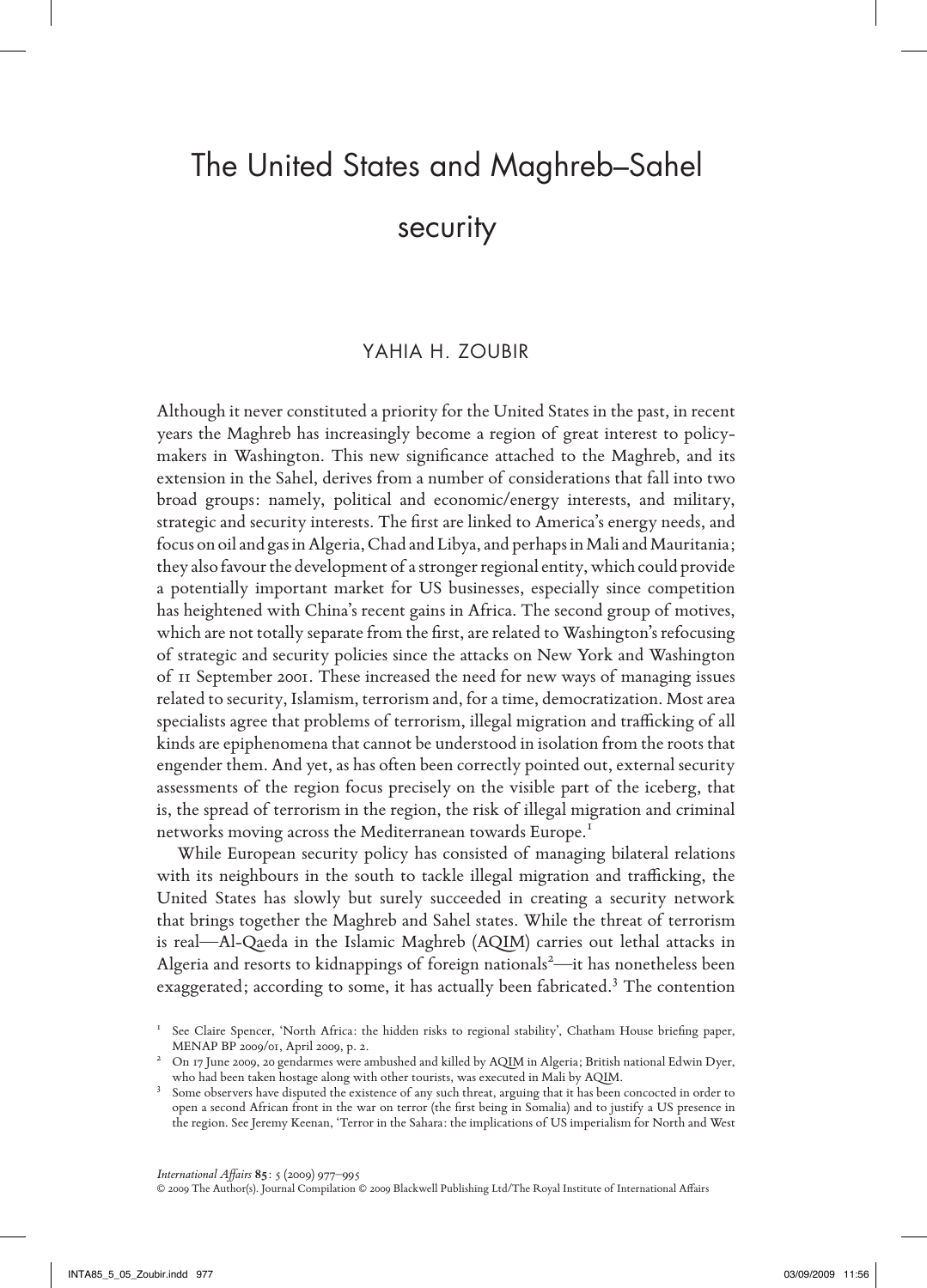in this article is that the real menace in the region stems from poverty, bad governance, lack of democracy, corruption and economic mismanagement. Although the focus here is on the Maghreb, whose macroeconomic performance is relatively satisfactory, it is worth noting that the countries of the Sahel are among the poorest in the world; and it is these very countries that are being assembled in the new US-led security arrangements. On the list of the 100 poorest countries with the lowest GDP per capita, Niger ranks 9th, Mali 24th, Burkina Faso 25th, oil-rich Chad 33rd, Senegal 39th, Mauritania 41st, and even the major oil-producer Nigeria ranks 46th. In comparison, Morocco ranks 71st, Algeria 95th and Tunisia 99th.4

Before examining US activities in the region, it will be useful to provide an overview of the major problems that the Maghreb countries are facing.

## The Maghreb: review of the situation

The outlook for the Maghreb countries in the late 1990s seemed quite promising. The relative victory of the Algerian security forces against Islamist extremists, the reasonably successful reforms in Morocco, the progressive return of Libya to the community of nations and its commitment to international norms of conduct, the promising moves towards democracy in Mauritania and the economic success in Tunisia provided good foundations for optimism. New leaderships in Algeria and Morocco in 1999 offered further encouragement for positive perspectives. However, the regimes in the five countries that make up the moribund Maghreb Arab Union (UMA), despite claims to the contrary, remain authoritarian. In all of them, the head of state enjoys tenure for life. Morocco has an absolute monarch who has ruled along the same lines as his father, despite earlier hopes for significant liberalization.<sup>5</sup> In Tunisia, Zine El Abidine Ben Ali, president since 1987, pushed for a constitutional amendment removing term limits and has now announced a bid for a fifth term in office. Libyan strongman Muammar Qadhafi, in power since September 1969, has never permitted a meaningful election. In March 2009, during a visit to Niamey, Niger, where President Mamadou Tandja has also sought, rather unsuccessfully, to rescind term limits, Qadhafi denied that such measures are 'antidemocratic', declaring: 'I am for freedom of popular will; the people must choose who should govern, even if it is for eternity.<sup>'6</sup> Abdelaziz Bouteflika, inspired by Ben Ali and Egypt's Hosni Mubarak, changed the constitution to facilitate his re-election in April 2009.7

Because these countries are still governed in authoritarian ways, they have had great trouble achieving political stability, economic development, social unity and

Africa', *Review of African Political Economy* 31:101, 2004, pp. 475–96; Selma Mellah and Jean-François Gèze, 'Al-Qaida au Maghreb, ou la très étrange histoire du GSPC algérien', *Algeria-Watch*, 22 Sept. 2007, available at

http://www.algeria-watch.org/pdf/pdf\_fr/gspc\_etrange\_histoire.pdf, accessed 22 Oct. 2009. <sup>4</sup> http://www.aneki.com/countries.php?table=fb129&measure=GDP per capita&unit=\$&order=asc&dependen cy=independent&number=100, accessed 22 July 2009.<br>
S Ali Amar, *Mohamed VI: Le Grand Malentendu* (Paris: Calmann-Lévy, 2009).<br>
6 *Liberté* (Algiers), 17 March 2009.<br>
7 Ahmed Aghrout and Yahia H. Zoubir, 'Introducing Algeri

April 2009, available at http://www.merip.org/mero/mero040109.html, accessed 2 April 2009.

*International Affairs* 85: 5, 2009

<sup>© 2009</sup> The Author(s). Journal Compilation © 2009 Blackwell Publishing Ltd/The Royal Institute of International Affairs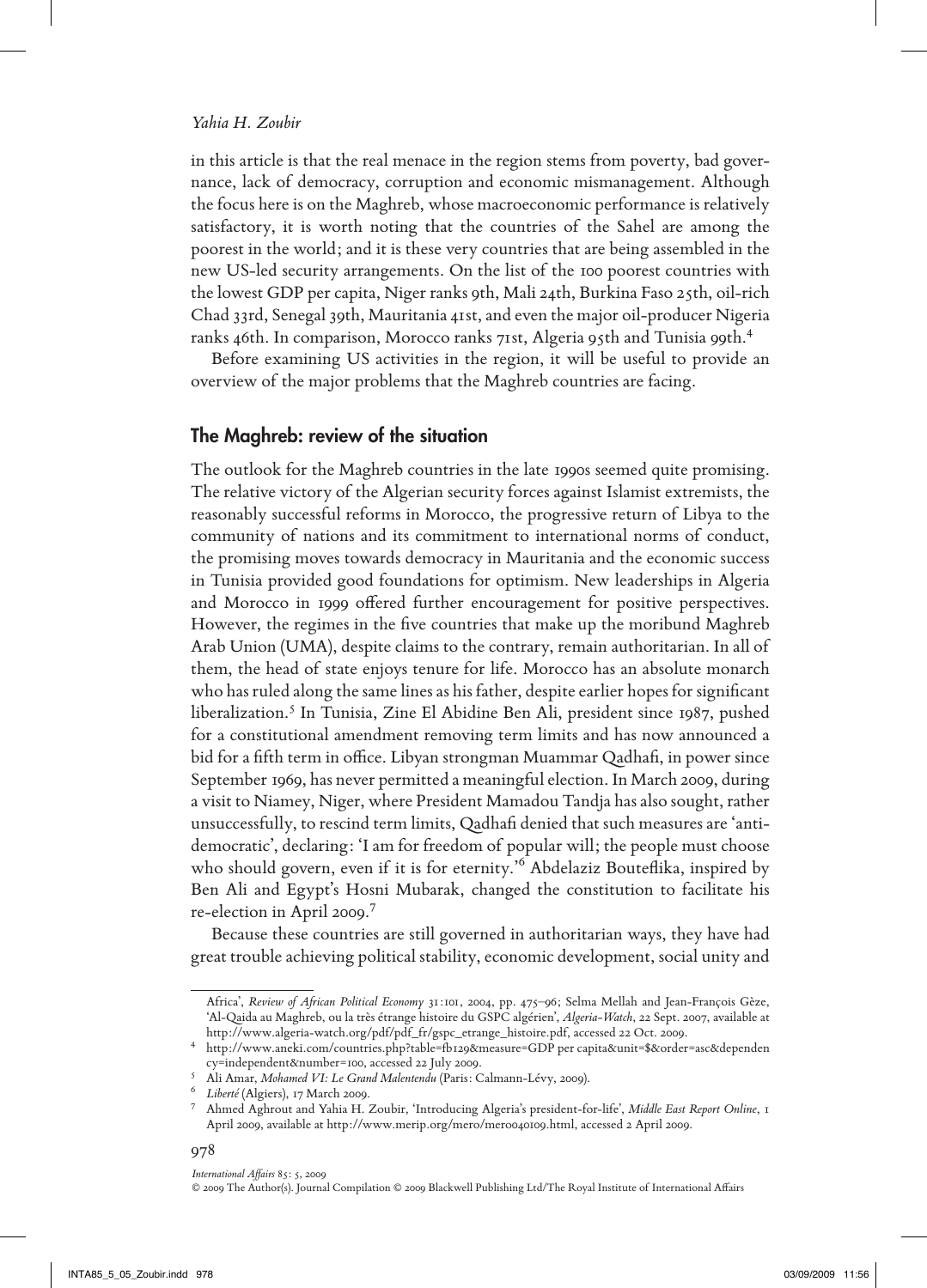cultural advancement.<sup>8</sup> For example, in May and June 2008 riots took place in many cities in Algeria, Morocco and Tunisia, witness to the lack of legitimacy of the ruling regimes in place and their resistance to change.<sup>9</sup> No one would dispute that some progress has been made, for example in respect of relative freedom of the press in Algeria and Morocco, or in the remarkable reforms to the family code in Morocco, which gave more rights to women than ever before. However, if one looks at the overall picture, it is rather bleak.10 The regimes are aware that authentic democratization, no matter how gradual, would reduce their power and force them to become more transparent. They have become adept at organizing regular elections in the hope of gaining a degree of legitimacy; 'electoral authoritarianism' has become the norm in the region. Like other authoritarian governments around the globe, the regimes have put in place 'institutional façades of democracy, including regular multiparty elections for the chief executive, in order to conceal (and reproduce) harsh realities of authoritarian governance'.<sup>11</sup> Naturally, these 'institutional façades of democracy' are also intended to deflect any criticism from the US and the EU, which periodically make promotion of democracy part of their foreign policy repertoire. In many cases, this has proved successful; indeed, both the French President Nicolas Sarkozy and his predecessor Jacques Chirac have praised Tunisia's progress in human rights and pointed to other socio-economic successes, when in fact the human rights situation in Tunisia is appalling. Throughout the Maghreb, civil liberties are curtailed; religious freedom is violated; the use of torture has continued and the rights of prisoners are disregarded; gender equality remains a myth, regardless of the reforms that the regimes in Algeria and Morocco have introduced; and in Algeria terrorists have been granted amnesty for their crimes. Corruption has practically been institutionalized in the Maghreb. The oil rent in Algeria and Libya has increased the power of the regimes but also reduced their willingness to bring about meaningful structural changes. In Algeria, in particular, the considerable financial assets acquired in recent years have not encouraged the regime to alleviate poverty and create jobs for young people, many of whom prefer to risk their lives crossing the Mediterranean illegally than to remain in the country; a few join the ranks of jihadists.

<sup>8</sup> For a detailed analysis, see Louisa Dris-Aït-Hamadouche and Yahia H. Zoubir, 'The Maghreb: social, political, and economic developments', in Mehdi Parvizi, ed., *The Greater Middle East in global politics: social science perspec-*

- *tives on the changing geography of world politics* (Leiden, Boston and London: Brill, 2007), pp. 249–78. <sup>9</sup> In Algeria, these recurrent riots, reported in detail by the Algerian press, have affected many regions of the country, including among others Berriane, Chlef, Oran and Ksar Boukhari. The authorities foolishly blamed 'foreign forces' for having instigated these disturbances. The riots in Sidi Ifni, Morocco, and Gafsa, in Tunisia, like those in Algeria, resulted from unemployment, especially among young people, the absence of prospects for the future, and the disdainful attitude of the regimes. For more on these events, see Florence Beaugé, 'Troubles sociaux meurtriers au Maroc et en Tunisie', *Le Monde*, 10 June 2008; also 'Maroc: Événements de Sidi Ifni ou l'échec de l'État de Droit', *Le Nouvel Observateur*, 15 June 2008, available at http://reflexionsetautresidees.blogs.courrierinternational.com/archive/2008/06/14/maroc-violences-des-
- forces-de-l-ordre-a-sidi-ifni-ou-la-poli.html, accessed 15 June 2008.<br><sup>10</sup> For detailed analysis of each Maghreb country, see the chapters by John Entelis (Maghreb in general), Ahmed Aghrout (Algeria), Larbi Sadiki (Tunisia), Greg White (Morocco), Ronald Bruce St John (Libya) and Mohameden Ould-Mey (Mauritania), in Yahia H. Zoubir and Haizam Amirah-Fernández, eds, *North Africa: politics,*
- *region, and the limits of transformation* (London and New York: Routledge, 2008). <sup>11</sup> See Andreas Schedler, 'The logic of electoral authoritarianism', in Andreas Schedler, ed., *Electoral authoritarianism: the dynamics of unfree competition* (Boulder, CO: Lynne Rienner, 2006).

*International Affairs* 85: 5, 2009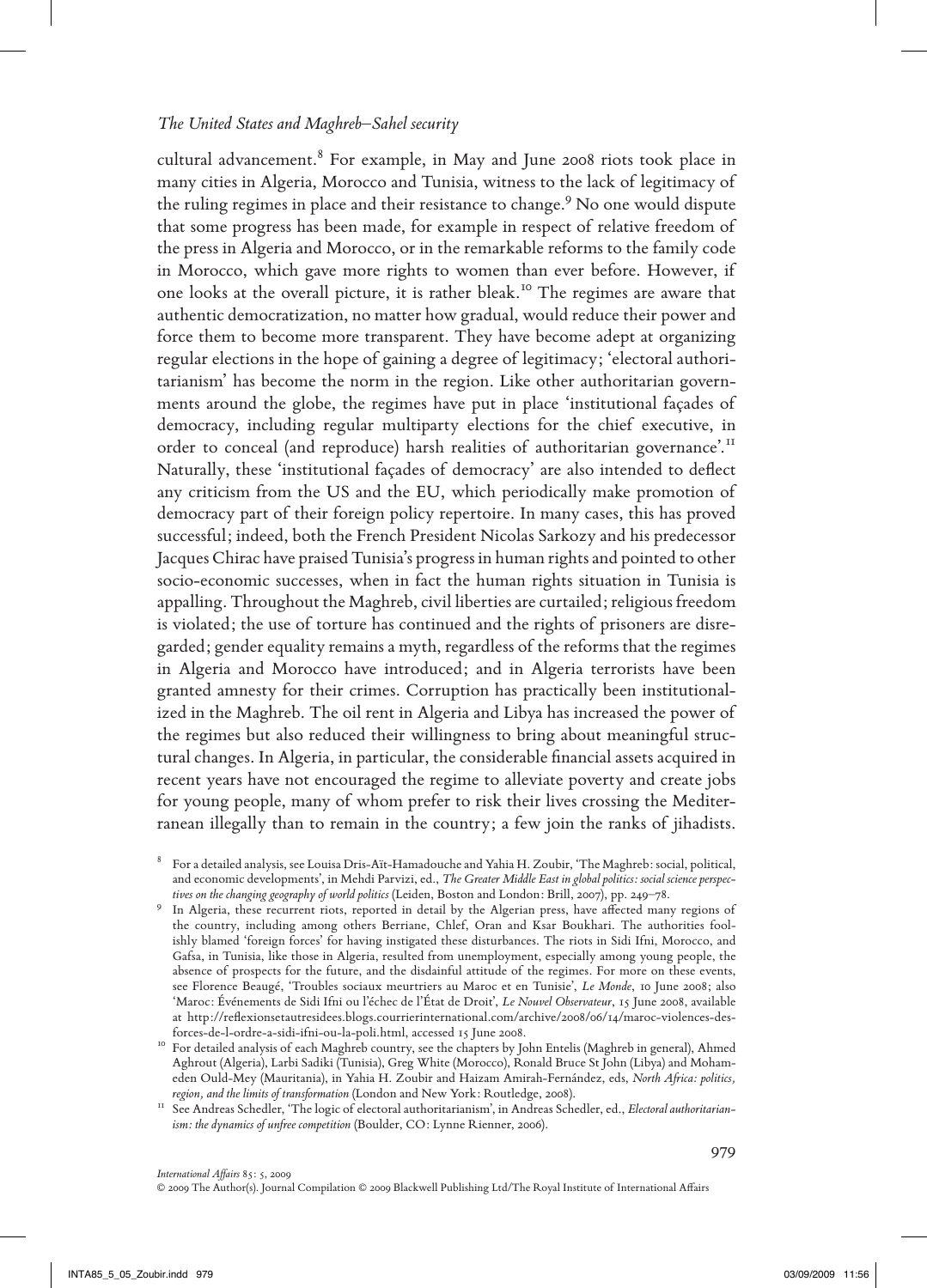Instead, the regime uses the oil rent to coopt so-called 'opposition parties' into supporting the government.

The regimes in Libya and Algeria, in particular, succeeded in defeating extremist Islamism through cooptation of 'moderate' Islamist parties. Morocco had actually tried the same thing some time earlier in an attempt to prevent the emergence of Islamist extremism; this, however, did not prevent the bombings in Casablanca in 2003. In the case of Algeria, the National Reconciliation of 2005 offered former terrorists not only an amnesty but also the opportunity, with financial backing from the state, to engage in commercial activities. The state of emergency instituted in 1992 remains in place in Algeria, but at the same time the regime continues to stage-manage religion through various concessions made to the strictest interpretations of Islam which underlie the rise of extremism. Regardless of these various measures, the jihadist movement continues to attract young people willing to commit themselves to martyrdom, as seen in Morocco and Algeria; young Libyans and Tunisians join Al-Qaeda in the Islamic Maghreb and in Iraq, allegedly to serve the cause of God by committing suicide.<sup>12</sup> Despite the destructive jihadist actions, the regimes, which in many ways have been responsible for the emergence of such nihilistic movements, have drawn dividends from the existence of jihadism, not only depicting this movement as a global phenomenon, but also proclaiming themselves as the protectors of Europe and the US against the terrorist menace. Consequently, not only have the Maghreb regimes become part and parcel of the 'global war on terror', but both the EU and the US seem to have concluded that it is preferable to maintain relations with these authoritarian regimes, provided they make some cosmetic changes, than allow Islamists to come to power even if they win democratic elections. This has become a conspicuous policy across the Arab world since the democratic electoral victory of Hamas in Palestine in January 2006.

On the economic front, although the Maghreb countries have much to offer, they have failed to attract enough foreign investment, even compared to other African countries. A recent report captures this reality:

Average annual GDP growth was 2.5 percent over the period 2001–05, a disappointing record in comparison to South and East Asia. Intraregional trade among the Maghreb countries is one of the lowest in the world, and unemployment is high, often above 20 percent. Rigid economic structures, numerous nontariff and regulatory barriers, low productivity, and modest investment levels continue to hinder progress. Moreover, Maghreb countries do not look to their immediate neighbors as markets or sources of supply. Severe political tensions between Algeria and Morocco—which together account for 77 percent of the region's population and 66 percent of the region's GDP—represent a major obstacle to economic cooperation.<sup>13</sup>

#### 980

<sup>12</sup> Yahia H. Zoubir, 'Contestation islamiste et lutte antiterroriste en Libye, 1990–2007', in *L'Année du Maghreb 2008* (Paris: CNRS, 2008), pp. 267–77. See also Mathieu Guidère, *Al-Qaïda à la conquête du Maghreb: le terrorisme* 

<sup>&</sup>lt;sup>13</sup> Gary Clyde Hufbauer and Claire Brunel, eds, 'Maghreb regional and global integration: a dream to be fulfilled', Peterson Institute for International Economics, Oct. 2008, available at: http://www.iie.com/publications/ briefs/maghreb.pdf, accessed 22 July 2009.

*International Affairs* 85: 5, 2009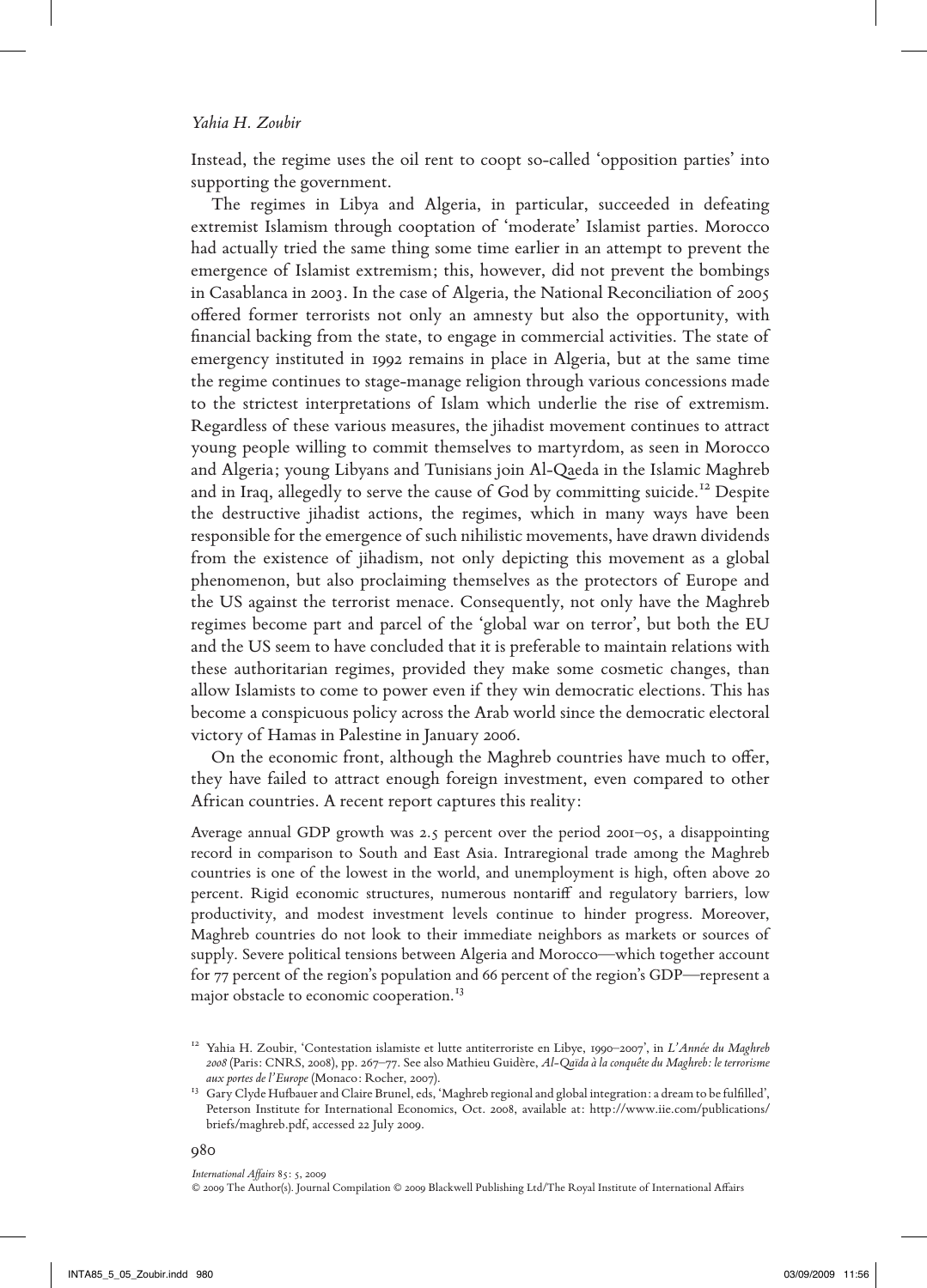As the US Ambassador to Algeria David Pearce correctly pointed out, bureaucracy and lack of transparency are among the main reasons for the low level of investment.14 While this is particularly true for Algeria and Libya, Morocco and Tunisia, though enjoying a more liberal economic system, suffer from similar ills. A major obstacle to development is the absence of an integrated market, which the US has strongly supported. The Maghreb states could greatly benefit from such integration; in 2004, intraregional trade in commodities among Maghreb states was a dismal 1.3 per cent of their total commodities trade. Indeed, economists predict that

a full-fledged free trade area among the Maghreb countries would almost double the extent of commercial relations within the region and might pave the way for future deepening of ties. Moreover, total Maghreb trade would expand by another \$4 billion to \$5 billion (3 to 4.5 percent) if the European Union and the United States were to separately establish free trade areas with the Maghreb countries and by nearly \$9 billion (nearly 8 percent) if both were to do so. In this last and most optimistic scenario, total Maghreb inward foreign direct investment (FDI) stocks would increase by \$5.8 billion (75 percent) and total Maghreb outward FDI stocks would rise by \$3.9 billion. The significant two-way growth in FDI indicates that both the US and EU economies stand to gain from enhanced integration with the Maghreb region. In the best case of an EU–US–Maghreb FTA, a computable general equilibrium (CGE) model predicts dramatic changes. The positive GDP impact reaches 10 percent in Libya, nearly 8 percent in Tunisia, 6 percent in Algeria, and around 4 percent in both Morocco and Mauritania.15

And yet the countries in the region themselves are more concerned with the security of their regimes and antiterrorism efforts than with genuine domestic structural reforms at any level. Regional integration, in turn, has been impeded by the lack of resolution of the Western Sahara conflict affecting bilateral relations between Morocco and Algeria, whose common border has remained closed since 1994. Failure to engage in such reforms perpetuates the ingredients for instability.

While the regimes bear the main responsibility for this situation, outside powers have greatly contributed to the status quo. In order to protect their own interests, challenged by the increasingly conspicuous Asian, mainly Chinese, presence, western powers have strengthened their collaboration with the regimes in the region and have tolerated their authoritarianism. It is within this context that one should look at US policy in the Maghreb and, by extension, the Sahel.

# US political and economic/energy interests

For decades, the United States did not perceive the Maghreb as a region of high significance. It maintained strong bilateral political and security relations with Morocco and Tunisia,<sup>16</sup> lucrative commercial relations, especially in the

*International Affairs* 85: 5, 2009

<sup>14</sup> Quoted in Sonia Lyes, 'Climat des affaires, armement, situation au Sahel et Sahara occidental: les explications de l'ambassadeur US à Alger', *Toutsurlalgerie*, 24 May 2009, available at http://www.tsa-algerie.com/Climatdes-affaires-armement-situation-au-Sahel-et-Sahara-\_7027.html, accessed 21 July 2009.<br><sup>15</sup> Hufbauer and Brunel, 'Maghreb regional and global integration'.<br><sup>16</sup> Yahia H. Zoubir, 'The United States and Morocco: the long-las

States and Tunisia: model of stable relations', pp. 249–61, both in Robert Looney, ed., *Handbook on US–Middle East relations* (London and New York: Routledge, 2009).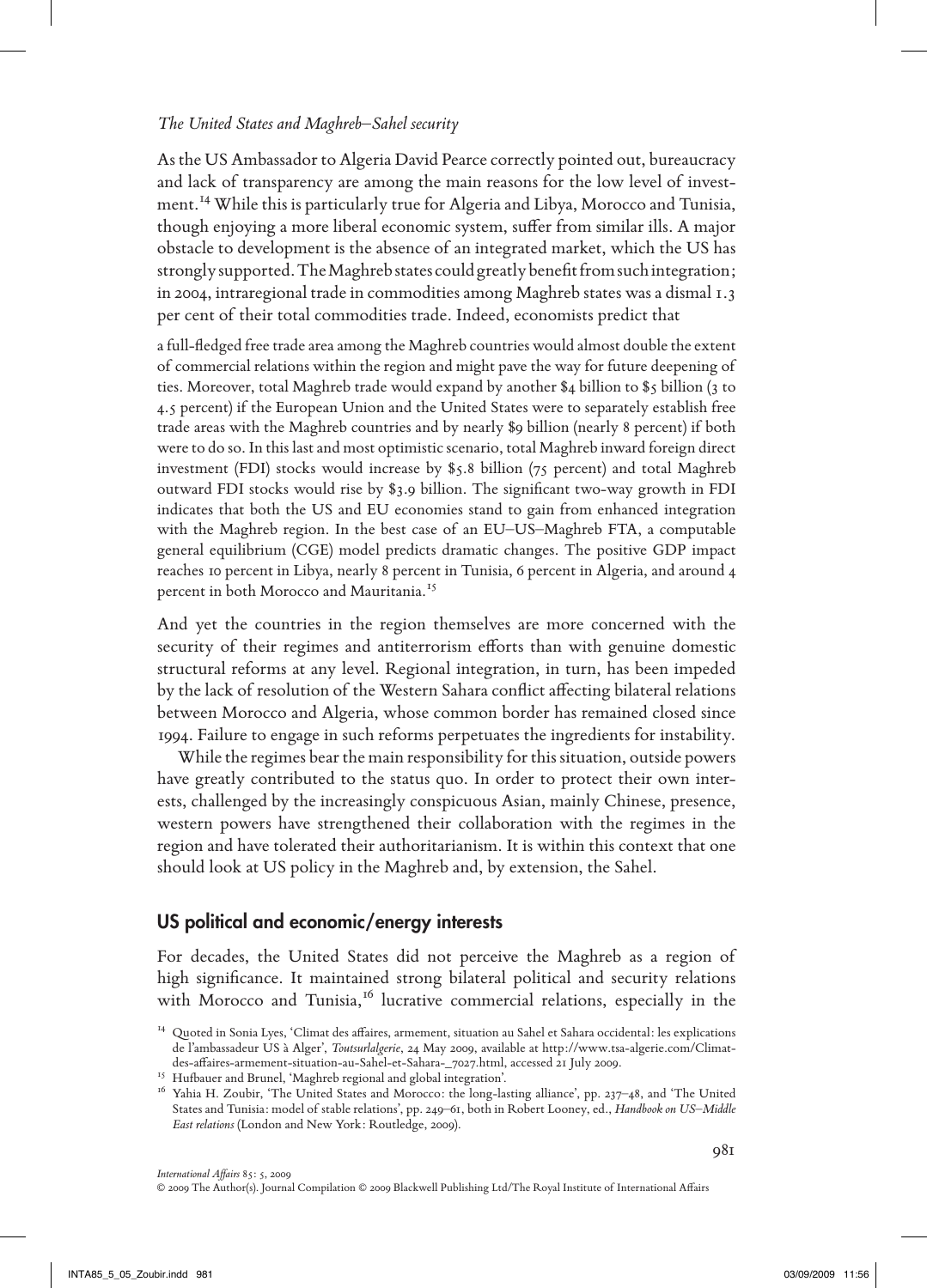hydrocarbons sector, with Algeria,<sup>17</sup> and hostility with Libya.<sup>18</sup> Bilateral relations rather than a regional approach characterized US policy. The Algerian crisis of the 1990s resulted in greater US interest in developments in the region, especially over the question of Islamist extremism, which had the potential of spreading to the US allies Morocco and Tunisia. Interestingly, given subsequent developments, until 2001 terrorism in Algeria was not defined as an international phenomenon; most analysts associated it with domestic mismanagement in general and with the authoritarianism of the regime in particular. Hence most countries, and the US in particular, felt that encouragement of the counterterrorist campaign in Algeria risked being perceived as support for an authoritarian, unpopular regime that interrupted a democratic election it was going to lose and repressed all significant political opposition.<sup>19</sup>

Following Algeria's presidential election in November 1995 US policy towards Algeria shifted, since by then there was no threat of the regime collapsing. US policy-makers urged Algerian authorities to undertake liberalizing economic and political reforms and to integrate 'moderate' Islamists in the political process. This was part of the 'positive conditionality' that the United States implemented with respect to Algeria.20 By the end of 1999 relations between Algeria and the United States had begun to improve. In July 2001 the two countries signed a Framework Agreement on Trade and Investment (the US has a similar agreement with Tunisia). The accord put in place a consultative procedure on trade and investment that aims eventually to result in a bilateral investment treaty, mutual trade benefits and a double taxation arrangement, and effectively opened up Algeria's profitable oil and gas resources more broadly to multinational corporations. The objective of the agreement was to double the volume of trade and to allow US companies to take a greater share of the Algerian market, especially in hydrocarbons; today the US is the largest investor in that sector. In 2008 trade between Algeria and the United States was worth US\$22 billion.

Since the normalization of relations with Washington, Algeria and Libya have grown in importance to the US primarily because of their hydrocarbon resources. Indeed, Algeria figured prominently in the May 2001 report of the US's National Energy Policy Development Group. The group recommended increased US investment in Algeria's energy sector, to broaden 'our shared commercial and strategic interests', and presidential support for energy producers, among them Algeria, 'to open up areas of their energy sectors to foreign investment', which would facilitate the continuous supply of oil through enhancement of global alliances.<sup>21</sup>

#### 982

*International Affairs* 85: 5, 2009

<sup>17</sup> Yahia H. Zoubir, 'The United States and Algeria: hostility, pragmatism, and partnership', in Looney, *Handbook on US–Middle East relations*, pp. 219–36. <sup>18</sup> Yahia H. Zoubir, 'The United States and Libya: the long road to reconciliation', in Looney, *Handbook on US–*

*Middle East relations*, pp. 262–79.<br><sup>19</sup> Yahia H. Zoubir and Louisa Dris-Aït-Hamadouche, 'The United States and the Maghreb: Islamism, democ-

ratization, and strategic interests', *Maghreb Review* 31: 3–4, 2006, pp. 259–92. <sup>20</sup> Yahia H. Zoubir, 'Algeria and US interests: containing radical Islamism and promoting democracy', *Middle* 

*East Policy* 9: 1, March 2002, pp. 64–81. <sup>21</sup> Report of the National Energy Policy Development Group, *Reliable, affordable, and environmentally sound energy* 

*for America's future* (Washington DC: US Government Printing Office, May 2001), ch. 8, p. 18.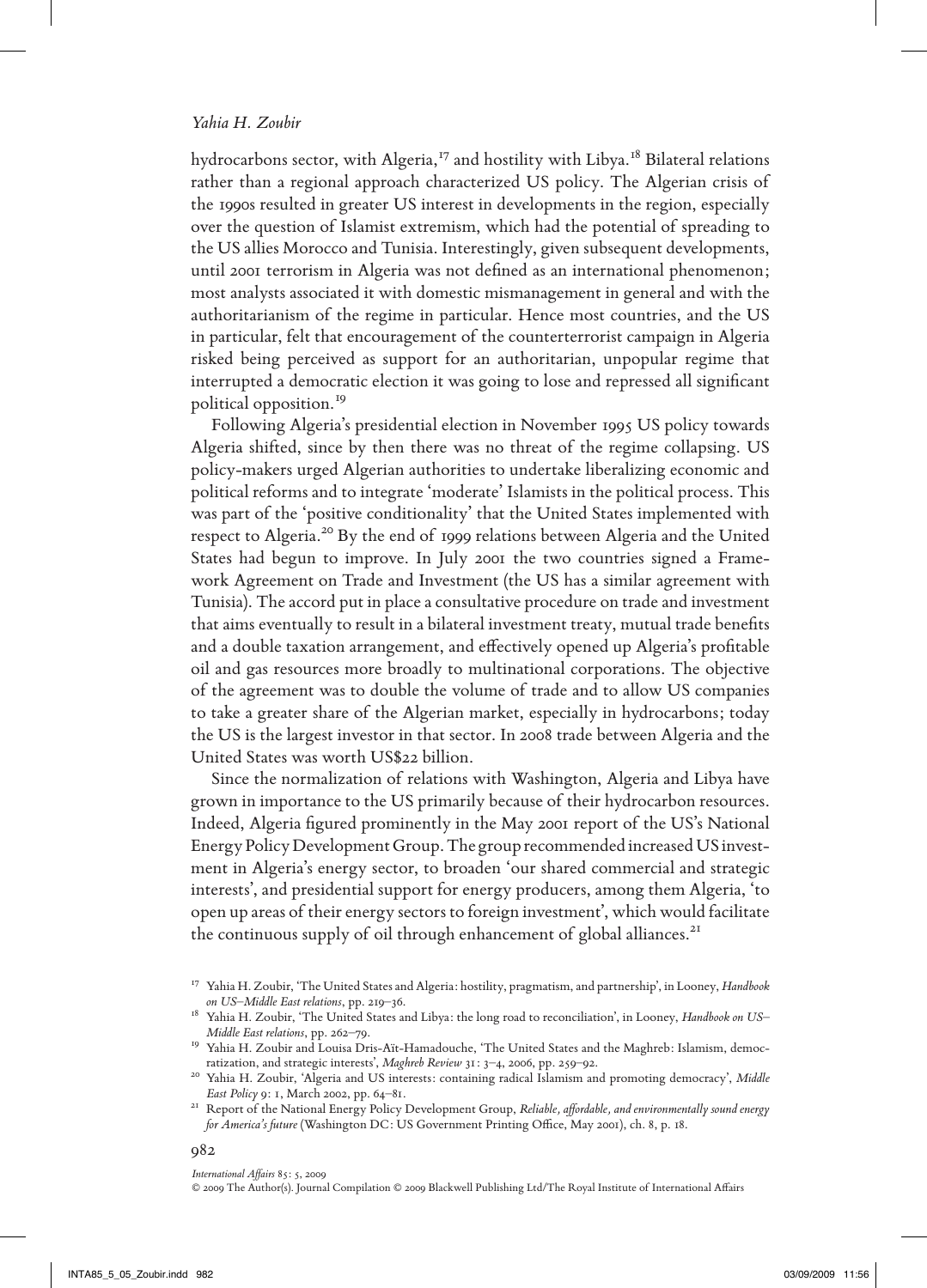Algeria is important in this regard because of the many new oil discoveries since the mid-1990s. As of January 2009, Algeria boasted an estimated 12.2 billion barrels of proven oil reserves, making it the third largest producer in Africa (behind Libya and Nigeria, with  $43.7$  billion and  $36.2$  billion barrels respectively).<sup>22</sup> Furthermore, Algeria has the eighth largest natural gas reserves in the world; Libya's, though much smaller than Algeria's, are also considerable. Morocco, for its part, is an important producer of phosphates, an essential commodity for global food production. Morocco controls nearly 50 per cent of the world's phosphate deposits (one-sixth of which come from Moroccan-occupied Western Sahara territory); the kingdom is the third largest producer in the world, behind China and the United States, and the biggest single supplier, the first two keeping their production for their own agricultural and other needs. With the US expected to use up its reserves within 40 years, $^{23}$  Morocco can look forward to increased importance. Morocco is not only a non-NATO ally of the US but since 2004 also enjoys a free trade agreement and, like Tunisia, a bilateral investment treaty with Washington. The United States and Libya are discussing the possibility of a Trade and Investment Framework Agreement (TIFA); in 2008 they signed a science and technology agreement.

In the 1990s the United States was keen on reigniting Maghreb integration. It tried to do so through the Eizenstat Initiative, launched in 1999 as the US–North Africa Economic Partnership and named after its main advocate, Stuart Eizenstat, then Undersecretary of State for Economic, Business, and Agricultural Affairs. The objective of this initiative—later renamed the US–North Africa Economic Program, and now part of the Middle East Partnership Initiative—was

to link the United States and the three countries of North Africa much closer together in terms of trade and investment, to encourage more trade between our countries, to encourage more US companies to invest in the region and create good-paying jobs … and to encourage the reduction in internal barriers among and between the countries of North Africa which has impeded the normal trade flows between those countries.<sup>24</sup>

Implicit in this statement was a clear encouragement for the three main Maghreb countries to revive the moribund UMA and for the reopening of the Algerian– Moroccan border. Undoubtedly, from an economic perspective, the United States has made it plain that its business community prefers an integrated Maghreb, which now could include Libya, because it would constitute a much bigger market than the separate national markets. Since the launch of his initiative Eizenstat has been actively trying to revive the UMA, and has identified one of the major factors hindering the realization of an integrated market:

*International Affairs* 85: 5, 2009

<sup>22</sup> http://www.eia.doe.gov/emeu/cabs/Algeria/Oil.html, accessed 21 July 2009. <sup>23</sup> Devon Pendleton, 'King of rock', *Forbes Magazine*, 17 June 2009, available at http://www.forbes. com/2009/06/17/king-morocco-phosphate-business-billionaires-royal-conflict.html, accessed 18 June 2009. <sup>24</sup> Stuart E. Eizenstat, Undersecretary for Economic, Business, and Agricultural Affairs, Third Annual Les Aspin

Memorial Lecture, Washington Institute for Near East Policy, Washington DC, 8 March 1999. See also Yahia H. Zoubir and Karima Benabdallah-Gambier, 'The United States and the North African imbroglio: balancing interests in Algeria, Morocco, and the Western Sahara', *Mediterranean Politics* 9: 1, July 2005, pp. 181–202.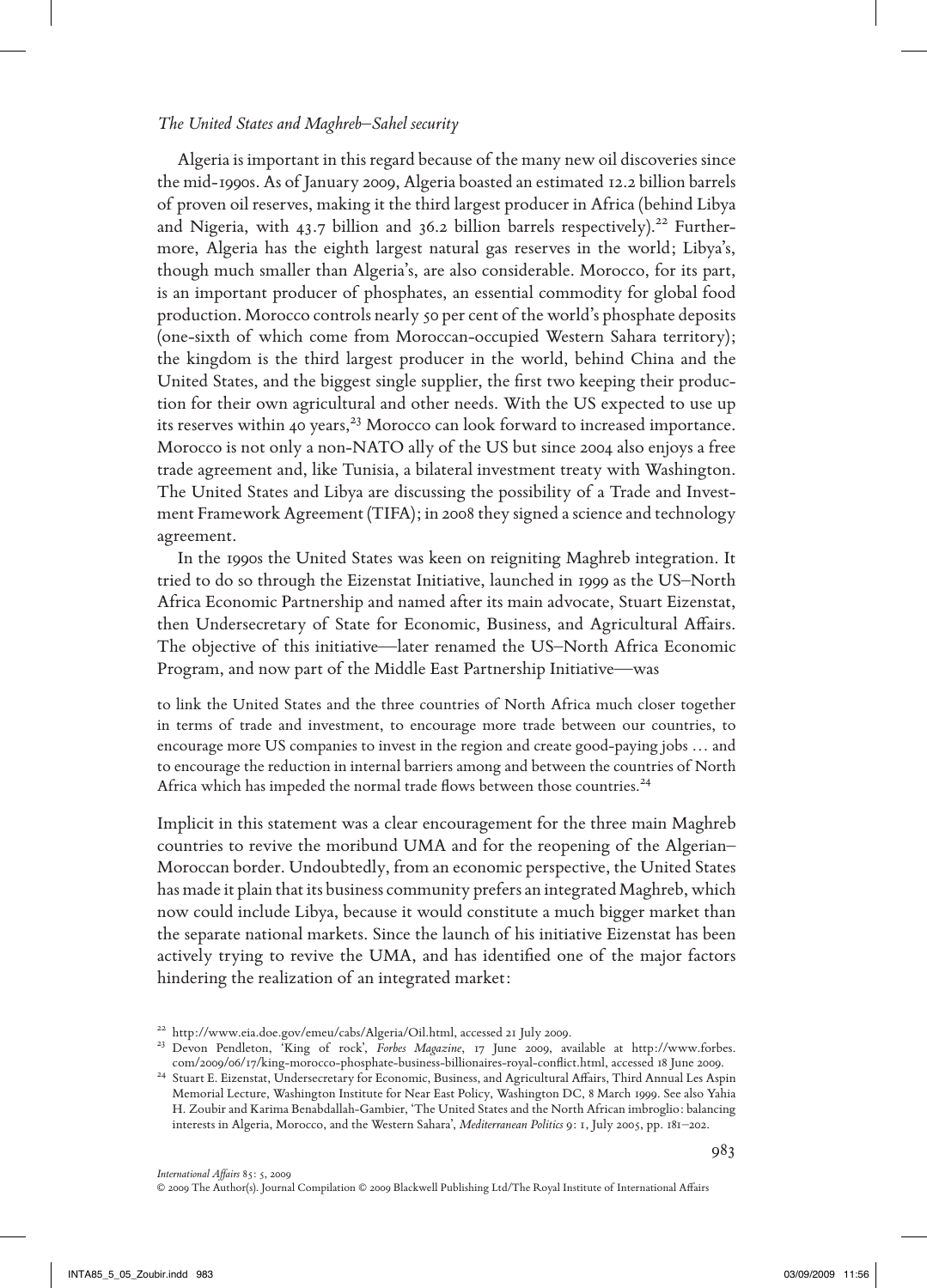In an effort to combat the terrorist threat, the countries of the region have tightened restrictions on the movement of people and goods at their borders, which has had the unintended consequence of further reducing cross-border commerce in the region and decreasing economic activity. The US and EU likewise have encouraged the Maghreb countries to take anti-terrorism measures, and economic development and integration have consequently been deemphasized. These countries are taking steps to enhance their cooperation on security matters; in my view, these efforts should go hand-in-hand with cooperation on economic matters in order to create greater long-term stability in the region.<sup>25</sup>

One of the main obstacles to Maghreb regional integration has been the conflict in Western Sahara, which has aggravated the already tense relations between the two major powers, Algeria and Morocco. Geopolitical considerations have led the United States and Europe to play an instrumental role in the persistence of the stalemate, rather than becoming part of a solution that would lead to Maghreb integration.<sup>26</sup> It is therefore necessary to look briefly at how the United States has dealt with the question.

# The US and the Western Sahara conflict

The US position on the conflict in the Western Sahara rests on its political, military and economic interests in Morocco, the occupying power. Rather than push for free and fair electoral processes based on the principle of the self-determination of the Western Saharan (Sahrawi) population, which from Washington's view would destabilize the monarchy by leading to the independence of the territory, the US has provided steadfast support to the kingdom, a reliable ally. Since the start of the conflict the US has not only sided with Morocco; it was also instrumental in Moroccan colonization of the territory, which Morocco in turn claims as sovereign territory.<sup>27</sup> This interference can be explained by the politics of the Cold War, for the US feared Soviet expansion into sub-Saharan Africa, even though Sahrawis never received backing from the USSR.<sup>28</sup> Through large-scale economic and military aid, military advisers and logistical assistance, the US undoubtedly tilted the balance of the conflict in Morocco's favour. Morocco was also important as surrogate for US interests in Africa and the Middle East, dispatching its troops to troubled countries and giving the CIA and the National Security Agency wide latitude to operate in the kingdom. Thus, when war in the Western Sahara was raging in 1978, US military aid to Morocco was multiplied 20-fold.

Notwithstanding the geopolitical changes that have taken place since the Cold War, Morocco has retained its strategic importance for the US because, since its independence, the country has played a key role on behalf of the US in various areas. This explains why it has, since the late 1950s, received more US aid than any

<sup>&</sup>lt;sup>25</sup> 'Prospects for greater global and regional integration in the Maghreb', remarks of Stuart E. Eizenstat, Peterson

Institute for International Economics, Washington DC, 29 May 2008.<br><sup>26</sup> Hakim Darbouche and Yahia H. Zoubir, 'Conflicting international policies and the Western Sahara stalemate',<br>*International Spectator* 43: 1, March 20

<sup>&</sup>lt;sup>27</sup> Jacob Mundy, 'Neutrality or complicity? The United States and the 1975 Moroccan takeover of the Spanish Sahara', *Journal of North African Studies* 11: 3, Sept. 2006, pp. 275–306. <sup>28</sup> Yahia H. Zoubir, 'Soviet policy toward the Western Sahara Conflict', *Africa Today* 34: 3, 1987, pp. 17–32.

*International Affairs* 85: 5, 2009

<sup>© 2009</sup> The Author(s). Journal Compilation © 2009 Blackwell Publishing Ltd/The Royal Institute of International Affairs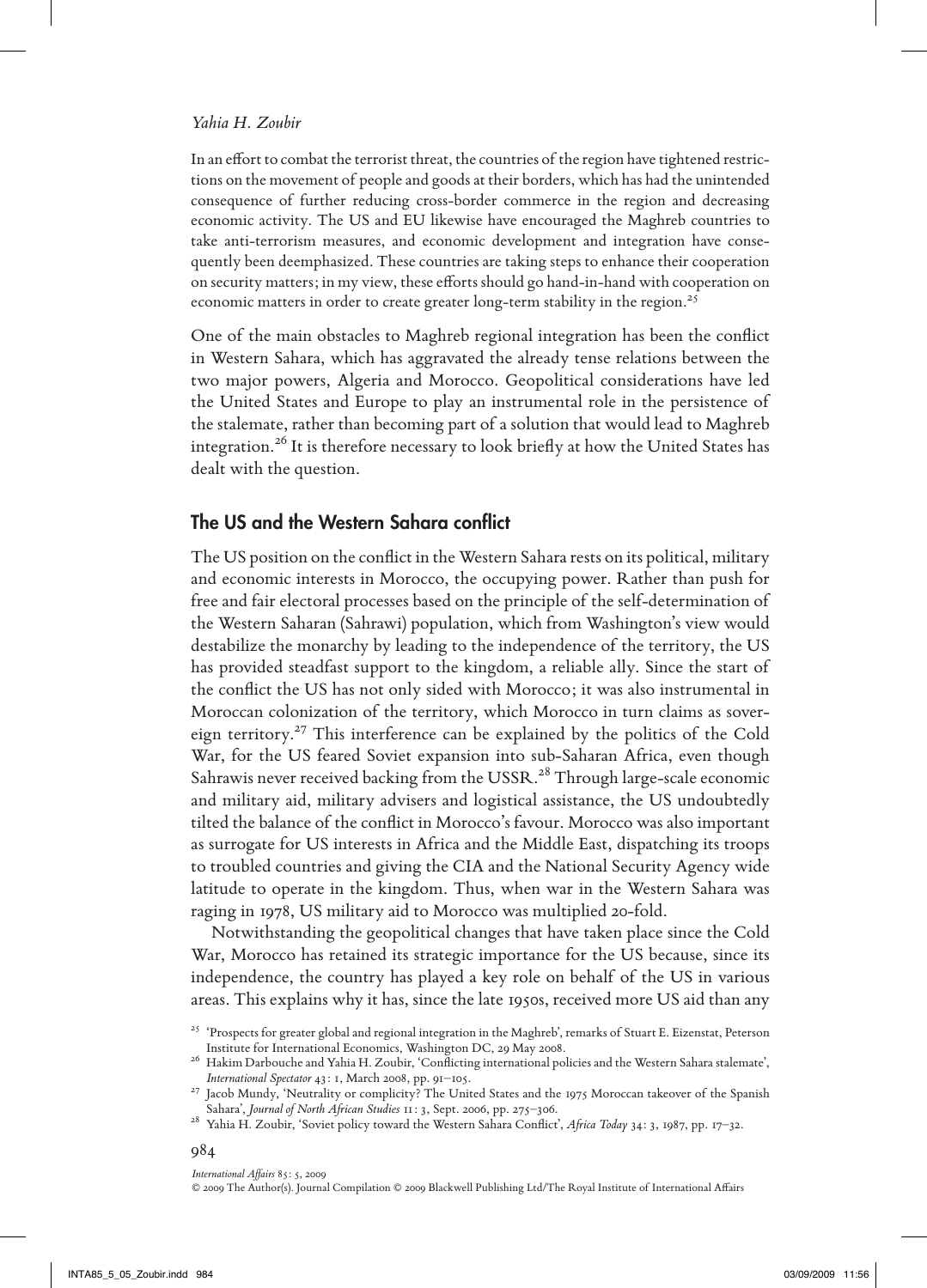other Arab country except for Egypt, which has a separate deal under the Camp David Accords. Between the beginning of the war in the Western Sahara in 1975 and 1990, Morocco obtained more than one-fifth of all US aid to Africa, receiving more than \$1 billion in military assistance alone, while economic assistance amounted to  $I.3$  billion.<sup>29</sup> Since then, that figure has tripled. In 2006, military aid rose to \$20 million in order to help Morocco not only to stop clandestine immigration but also, and above all, to protect its borders and to continue the fight against terrorism. In fiscal year 2007 the Department of State authorized the export to Morocco of defence goods and services valued at \$87,475,761.<sup>30</sup>

American preoccupation with the survival of the pro-western, 'moderate' monarchy—as guarantor of the US and western presence in the area—has overridden other regional concerns. Morocco garners considerable support in the US Congress not only because of the longstanding friendship between the two countries, but perhaps primarily because Morocco is one of the few Arab countries that are friendly to Israel.

The emergence of the 'global war on terror' (GWOT) following 9/11 has also strengthened Morocco's standing in US policy, although neighbouring Algeria is now also perceived as a strategic partner in the region and has become a key actor in the GWOT. Indeed, Algeria has developed excellent military, security, political and economic ties with the United States. Although US attachment to Morocco remains steadfast, this *rapprochement* compelled Washington to pursue a relatively more cautious policy, at least until 2007, when Morocco submitted an autonomy proposal for the Western Sahara. Thus, when Morocco and the United States established a free trade agreement in 2004 (which entered into effect in January 2006), the US made it clear that the FTA did not include the Western Sahara. The United States also called for a political solution 'acceptable' to all parties. To Morocco's displeasure, its demands that the United States impose a solution—one favourable to Morocco—have gone unmet.

The United States gave full support to Morocco's 2007 autonomy proposal, describing it as 'a serious and credible proposal to provide real autonomy for the Western Sahara'.31 The US also encouraged direct negotiations between the two protagonists without preconditions. Assistant Secretary of State David Welch asserted during a hearing in Congress that he had 'worked with them [Moroccans] on it [the autonomy plan]'. Whereas he asserted that the Moroccan proposal 'represents some serious efforts', he downplayed the Sahrawi counterproposal, stating that it 'does not seem, in our judgment, to contain new ideas by comparison'.<sup>32</sup> By 'new ideas', it would appear that Welch meant anything that would circumvent the principles of international law and UN resolutions on self-determination that the Sahrawis put forth to support their claims.

*International Affairs* 85: 5, 2009

© 2009 The Author(s). Journal Compilation © 2009 Blackwell Publishing Ltd/The Royal Institute of International Affairs

<sup>29</sup> Stephen Zunes, 'Morocco and Western Sahara', *Foreign Policy in Focus* 3: 42, Dec. 1998, available at: www.fpif. net/briefs/vol3/v3n42mor.html, accessed 2 June 2009.<br><sup>30</sup> www.state.gov/t/pm/64727.htm, accessed 2 June 2009.<br><sup>31</sup> US Department of State, Office of the Spokesman, media note, Western Sahara, 2006/274, 11 April 2007.<br><sup>32</sup>

ment before the House Foreign Affairs Committee, Washington DC, 6 June 2007, available at: http://www. state.gov/p/nea/rls/rm/2007/86511.htm, accessed 30 June 2007.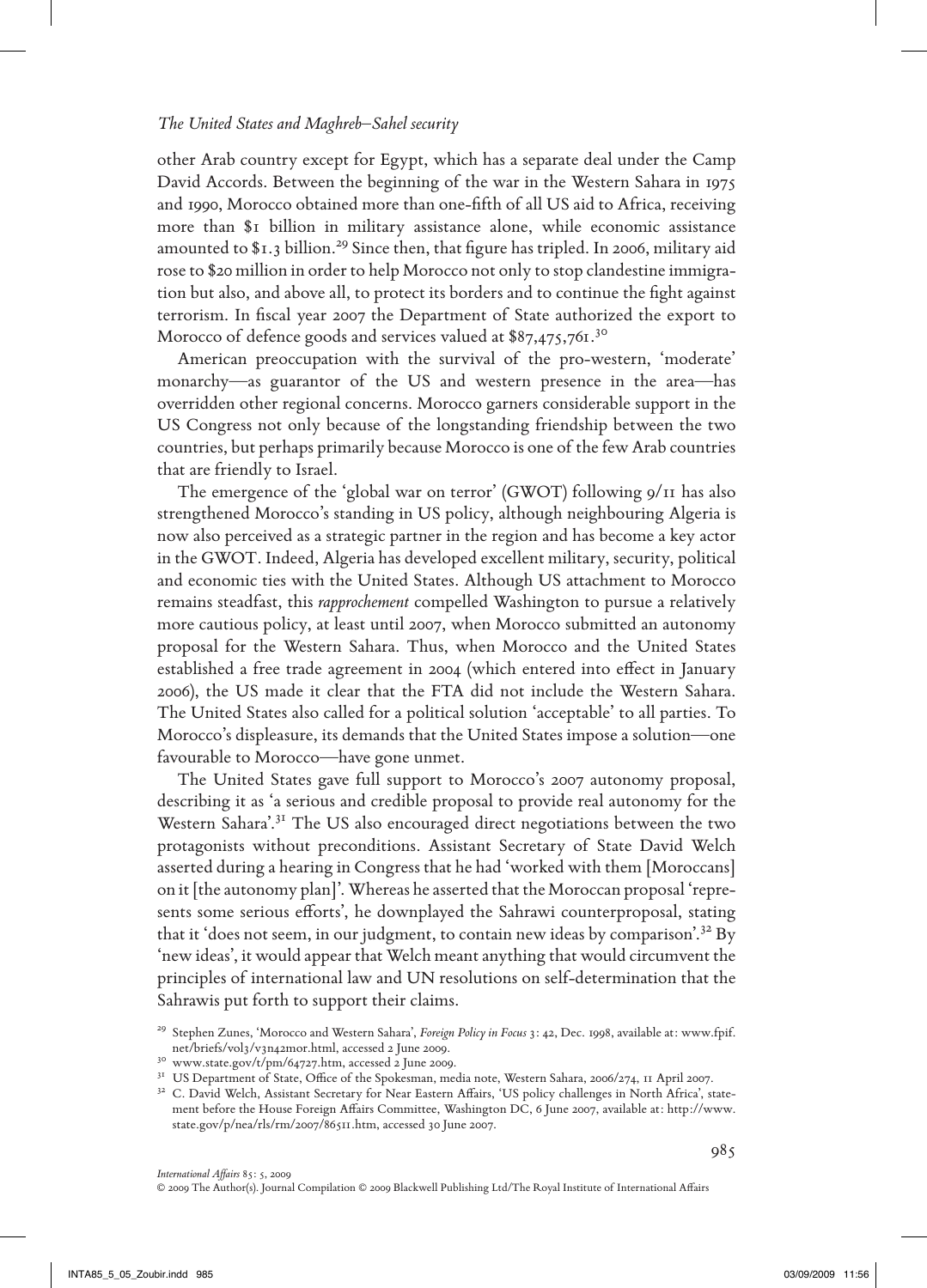Until the end of the Bush administration the official US position, at least publicly, showed a degree of commitment to international legality, leaving it to a number of diplomats to state that the Moroccan autonomy plan was 'serious and credible', but at no stage had the State Department, as a government institution, openly declared its support for the Moroccan plan as 'the only realistic solution'. Indeed, not until 1 May 2008 did the State Department pronounce publicly its support for the Moroccan autonomy plan in the following terms: 'An independent Sahrawi state is not a realistic option. In our view, some form of autonomy under Moroccan sovereignty is the only realistic way forward to resolve this longstanding conflict.'33 Obviously, the US could not impose the Moroccan autonomy plan by force, although some former officials, such as David Welch and Madeleine Albright, have suggested that the new Obama administration should do just that.<sup>34</sup> The argument these former officials put forward is that Maghreb integration is essential, and since conflict in the Western Sahara is the main impediment to this process, the US should therefore take the lead and impose the Moroccan autonomy plan.

There is no indication that President Obama concurs with this approach or that he would risk not only alienating Algeria, an important partner in the GWOT, but putting the US in a difficult legal position, for such a move would be in breach of the international legal position set out in existing UN Security Council resolutions relating to the Western Sahara. Not only that, but such disregard for selfdetermination by the Sahrawis might result in exactly what most concerned people wish to avoid: the resumption of hostilities or the emergence of Sahrawi militants who might join the ranks of jihadists in the region. The Moroccan government has sought, rather unsuccessfully, to link Al-Qaeda and the Sahrawi nationalist movement, POLISARIO,<sup>35</sup> but this potentially self-fulfilling prophecy will not be in the interest of the region, not even for Morocco.

It remains to be seen whether the Obama administration will provide the highly experienced US diplomat Christopher Ross, the UN Secretary General's special representative, with the necessary leverage to carry out his peace mission. The question facing the US is whether this 'frozen conflict' and the status quo are preferable to a lasting solution which might not be in the interests of its Moroccan ally. In June 2009, it appeared that the US had moved away from supporting the Moroccan autonomy plan; the fact that Obama did not mention the autonomy plan in his letter to King Mohamed VI has been interpreted as a reversal in US

#### 986

#### *International Affairs* 85: 5, 2009

<sup>33</sup> US Department Spokesperson, http://www.state.gov/r/pa/prs/dpb/2008/may/104268.htm#security, accessed 31 May 2008. <sup>34</sup> http://www.potomacinstitute.org/publications/studies/NorthAfricaPolicyPaper033109.pdf, accessed 2 April

<sup>2009.</sup> For an excellent rebuttal of the report, see Jacob Mundy, http://concernedafricascholars.org/thepotomac-sais-report-on-north-africa/, accessed 20 April 2009. <sup>35</sup> In March 2007, for instance, Moroccan Minister of Justice Mohamed Bouzoubab accused POLISARIO of

collaborating with Al-Qaeda in the Islamic Maghreb, a baseless accusation which angered Algerians. See 'Le Maroc accuse le POLISARIO de lien avec Al-Qaeda', *L'Expression* (Algiers), 12 March 2007; see also http:// www.meknes-net.com/actualites/Article,5923,.html, accessed 21 July 2009. Moroccan lobbyists sought to convince members of Congress in Washington of such links (author's interviews with US officials, 2007 and 2008).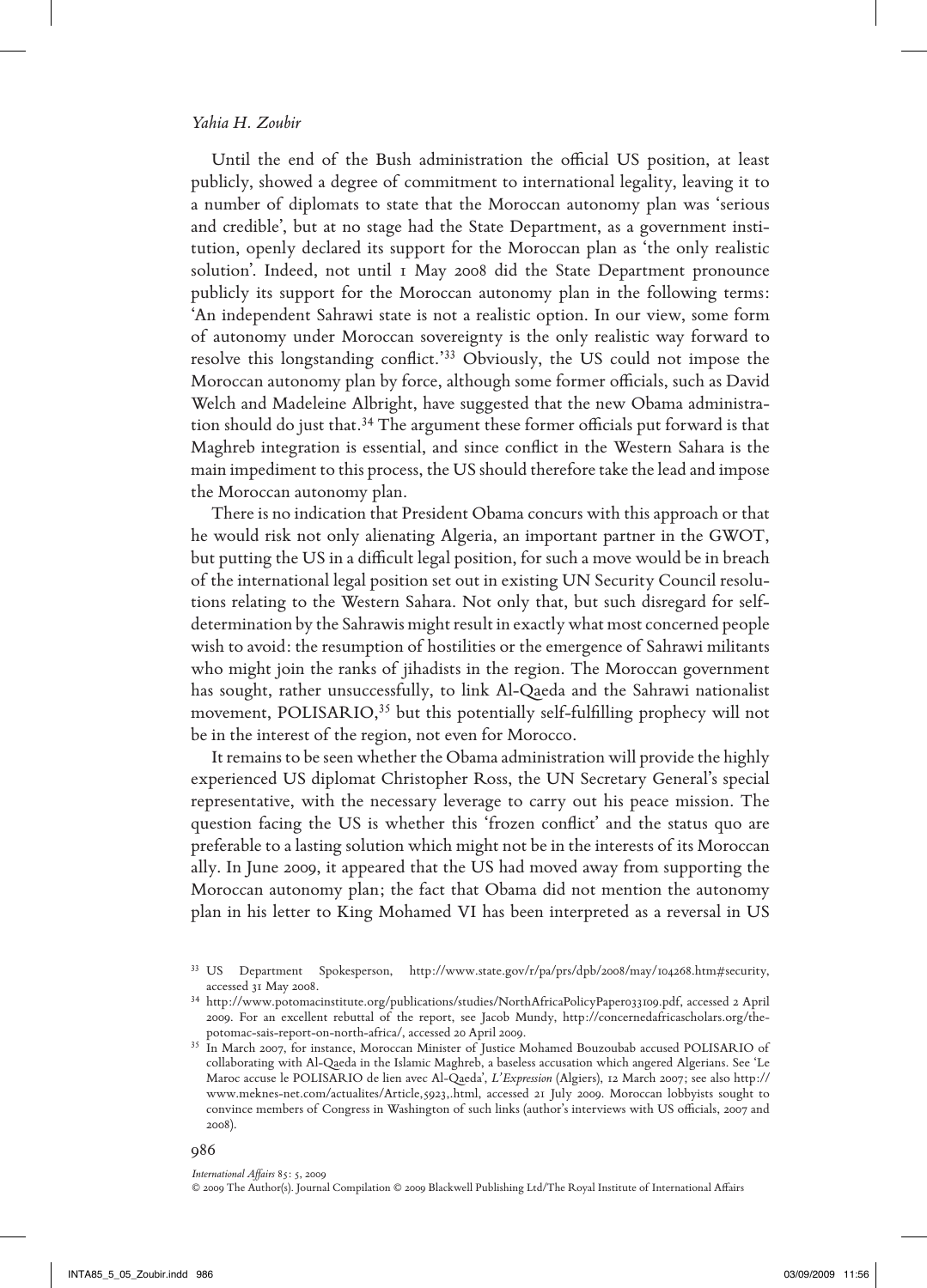policy on the question.36 Citing diplomatic sources, a report suggested that 'The United States no longer supports or endorses the Moroccan autonomy plan … Instead, the administration has returned to the pre-Bush position that there could be an independent POLISARIO state in Western Sahara.'37 US officials refused to confirm or deny such reports, stating only that the US encourages the parties to pursue dialogue under United Nations auspices.<sup>38</sup> Undoubtedly, by referring to international legality, which in the case of the Western Sahara would include the option of independence, Obama is in line with the values he promised to espouse. However, it is too early to judge whether a shift in policy on the Western Sahara has occurred. The US is most likely to decide between the status quo and a solution to the conflict, even one unfavourable to Morocco, on the basis of which outcome would best serve its objectives in the region. Morocco has powerful friends in Washington, but Algeria has become of strategic significance.<sup>39</sup>

What is certain is that while the United States has failed so far to assist either in bringing about a *rapprochement* between Algeria and Morocco, which have been engaged in a dangerous arms race,<sup>40</sup> or in resolving the Western Sahara conflict, it has nonetheless succeeded in integrating the Maghreb countries in a closer security arrangement that forces them to cooperate with each other.

# From democratization to securitization: US security policy in the Maghreb–Sahel

In the aftermath of 9/11, democracy promotion in the Arab world dominated the US foreign policy agenda. US policy-makers made explicit the correlation between democracy promotion and stability, on the one hand, and strategic interests, on the other.

Sixty years of Western nations excusing and accommodating the lack of freedom in the Middle East did nothing to make us safe—because in the long run, stability cannot be purchased at the expense of liberty. As long as the Middle East remains a place where freedom does not flourish, it will remain a place of stagnation, resentment, and violence ready for export. And with the spread of weapons that can bring catastrophic harm to our country and to our friends, it would be reckless to accept the status quo.<sup>41</sup>

*International Affairs* 85: 5, 2009

<sup>&</sup>lt;sup>36</sup> In the letter, Obama stated: 'I share your commitment to the UN-led negotiations as the appropriate forum to achieve a mutually agreed solution … My government will work with yours and others in the region to achieve an outcome that meets the people's need for transparent governance, confidence in the rule of law, and equal administration of justice.' Cited in 'Obama reverses Bush-backed Morocco plan in favor of POLISARIO state', *World Tribune*, 9 July 2009, available at http://www.worldtribune.com/worldtribune/WTARC/2009/ af\_moroccoo547\_07\_09.asp, accessed 15 July 2009.<br>
<sup>37</sup> 'Obama reverses Bush-backed Morocco plan in favor of Polisario state'.<br>
<sup>38</sup> See http://www.elmuhajer.com/statedepartment.php, accessed 15 July 2009.<br>
<sup>39</sup> The US has

already strong ties in various sectors. See Sonia Lyes, 'Les USA veulent élargir leur coopération militaire avec l'Algérie', *Toutsurlalgerie*, 5 July 2009, available at http://www.tsa-algerie.com/Les-USA-veulent-elargir-leur-

<sup>&</sup>lt;sup>40</sup> See *El Watan* (Algiers), 12 May 2009. 40 See *El Watan* (Algiers), 12 May 2009. 41 'President Bush discusses freedom in Iraq and Middle East', remarks by the President at the 20th anniversary of the National Endowment for Democracy, Office of the White House Press Secretary, 6 Nov. 2003.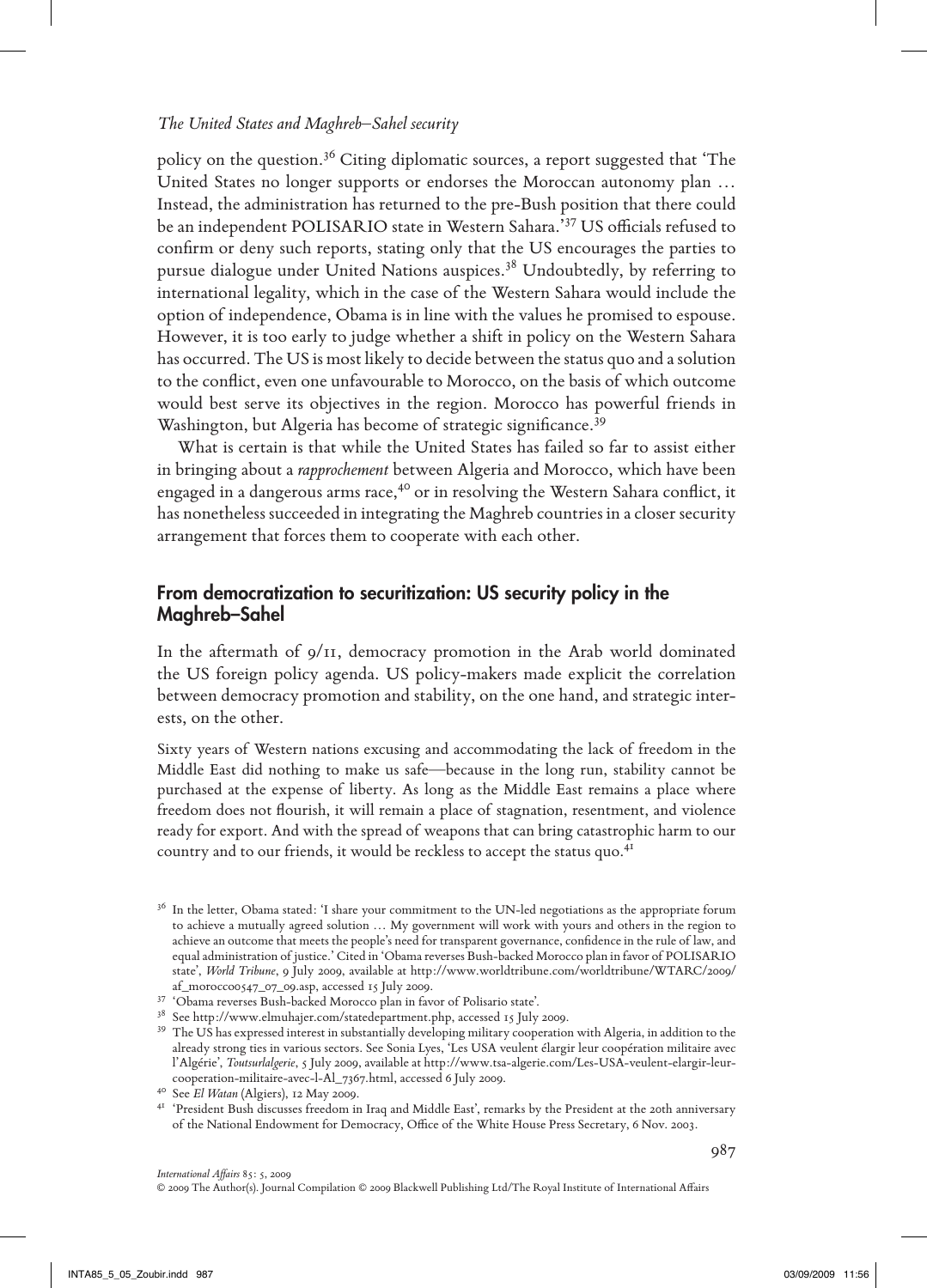In fact, both the US and the EU equated the 'enduring security' of the American and European peoples with the promotion of 'a world of democratic and wellgoverned states'.42 Furthermore, they both stressed their 'shared commitment to promoting democracy' as 'one of the fields where … [they] can do, and should do, even more together'.43 Nevertheless, this joint emblematic pledge never resulted in a cohesive viable strategy. The EU and the US tend to pursue their own, often divergent, approaches in confronting the challenges emanating from the 'democratic deficit' that has pervaded the region. More recently, democratization has tended to take a back seat; it is no longer mentioned as a condition for good relations with regimes in the South. Security issues have become paramount.

US foreign as well as security policy has undergone a transformation since the events of 9/11 and the war in Iraq in 2003. Policy is no longer centred on regions and structured around alliances but is determined by key issues, adapted to specific problems, and finally put into practice with tailor-made coalitions depending on the mission. In other words, the tendency is towards flexible coalitions for varying missions, but always under US overall command. Global issues, such as the proliferation of weapons of mass destruction, terrorism, energy security, and economic and political reform, as well as what one might term 'selective demands for democratization', occupy the list of priorities. US policy-makers suggest that since these phenomena are global in nature, the fight must be global, with appropriate regional applications. George W. Bush announced in the 2002 US National Security Strategy report that 'We will continue to encourage our regional partners to take up a coordinated effort that isolates the terrorists. Once the regional campaign localizes the threat to a particular state, we will help ensure the state has the military, law enforcement, political, and financial tools necessary to finish the task.' With respect to the southern Mediterranean, this translates into establishing new priorities which must be tackled with or without the help of partners. It is precisely this perspective that explains current US involvement in the western Mediterranean, especially in the Maghreb, and also in the Sahel.

After 9/11, the principal aim of the United States in the central Maghreb has been to develop a closer military, security and economic partnership with these states. New impetus was given to the development of relations between the US and the Maghrebi governments, particularly Algeria (especially since 2001), Mauritania (since 2002), Morocco (since May 2003) and Libya (after December 2003). Thus, on 22 and 23 March 2004 the US European Command organized a two-day meeting in Stuttgart which brought together the heads of armed forces in the Maghrebi states (Algeria, Mauritania, Morocco and Tunisia) and those of the Sahel countries (Chad, Mali, Niger and Senegal) in order to coordinate efforts in the fight against terrorism. It was a real achievement by the US to gather around the same table a large number of officials from countries whose strategic and defence interests are incompatible, and to persuade them to coordinate their antiterrorist

<sup>42</sup> See e.g. *The National Security Strategy of the United States of America*, March 2006, available at: http://www. whitehouse.gov/nsc/nss/2006/nss2006.pdf, accessed 5 July 2007; *The European Security Strategy*, Dec. 2003,

available at http://www.consilium.europa.eu/uedocs/cmsUpload/78367.pdf, accessed 12 July 2009. <sup>43</sup> José Manuel Barroso, EU–US summit press conference, Vienna, 21 June 2006.

## 988

*International Affairs* 85: 5, 2009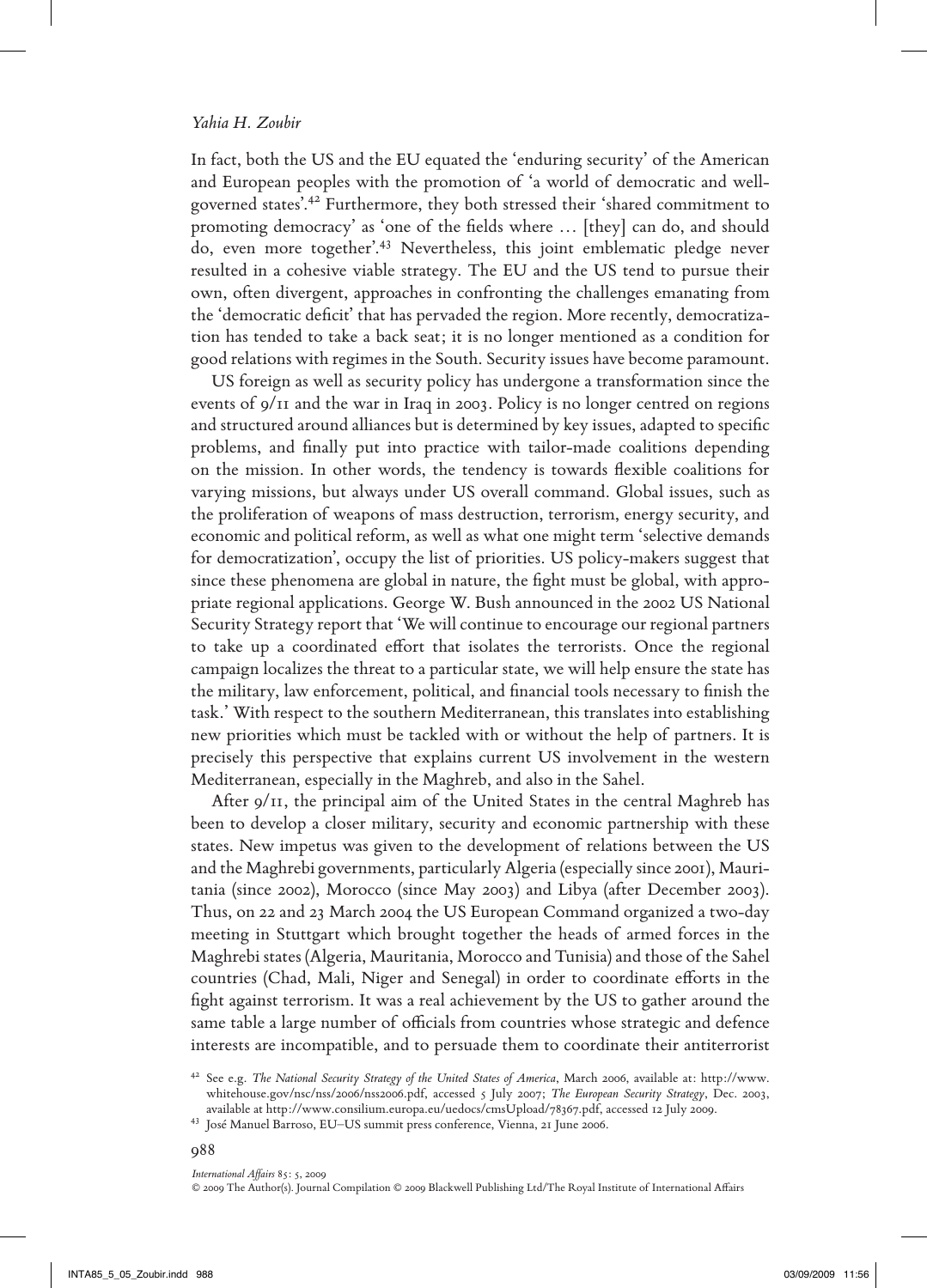operations. According to some US officials speaking off the record, Algeria authorized US elite troops to penetrate Algerian territory to track terrorist groups and to continue monitoring operations.

The United States' interest in the Sahel, a region where sub-Saharan Africa meets North Africa, covers both security/military and economic interests. Washington perceives the Sahel as a vulnerable area because of its low demographic density and its permeable borders. US decision-makers assert that terrorist groups, local as well as international, devote themselves to all kinds of smuggling, including of weapons, and recruit new members among the local populations. According to senior security officials in Washington, Islamist terrorist groups, the most active being the Salafi Group for Preaching and Combat (GSPC), renamed in 2007 Al-Qaeda in the Islamic Maghreb, represent a threat to this area, which has more than 100 million inhabitants.<sup>44</sup> The area was and continues to be regarded as 'the new front in the global war against terrorism'.

The appointment by Obama of General James Jones as National Security Advisor is a clear indication that the Obama administration has subscribed to its predecessor's views on African security in general and on the Maghreb–Sahel in particular. Jones, a prominent commentator on African security matters, has made it clear that 'African security issues will increasingly continue to directly affect our homeland security' and that 'North Africa and, in particular, the Pan-Sahel region of sub-Sahara Africa, provides opportunities to Islamic extremists, smugglers and other insurgent groups'.45 Thus since 2002 the US has sought 'to facilitate cooperation among governments in the region (Algeria, Morocco, Tunisia, Mauritania, Mali, Niger, Chad, Senegal and Nigeria) and strengthen their capacity to combat terrorist organizations', $^{46}$  but also to prevent terrorist groups from establishing bases in this region as they succeeded in doing in Afghanistan before 9/11. It is with this twin objective in mind that at the end of 2002 the United States launched the Pan Sahel Initiative (PSI), a programme with a budget of more than US\$8 million (substantially increased under its successor partnership), in order to train specialized troops in the fight against terrorism in Chad, Mali, Mauritania and Niger. In 2003/4 American special forces of the European Command (EUCOM) were detached to train the security forces of these nations. Following this, indigenous forces of Chad and Niger fought the Salafi Group for Preaching and Combat (GSPC) members in their respective countries.

989

*International Affairs* 85: 5, 2009

<sup>44</sup> Statement of General James L. Jones, United States Marine Corps Commander, United States European Command, before the Senate Armed Services Committee, 7 March 2006, available at http://www.globalsecurity.org/military/library/congress/2006\_hr/060307-jones.pdf, accessed 21 July 2009. General Charles Wald, Deputy Commander for the European Command (EUCOM), US Air Force, expressed similar views: see 'Algeria unveiled: the US shows interest', Suburban Emergency Management Project, Biot report 219, 1 June<br>2005, available at http://www.semp.us/publications/biot\_reader.php?BiotID=219, accessed 21 July 2009.

<sup>&</sup>lt;sup>45</sup> Chris Scott, 'Obama announces James Jones as National Security Advisor', 1 Dec. 2008, available at http:// www.one.org/blog/2008/12/01/obama-announces-james-jones-as-national-security-advisor/, accessed 21

July 2009. <sup>46</sup> 'Eliminating terrorist sanctuaries: the role of security assistance', William P. Pope, Acting Coordinator for Counterterrorism, testimony before the House International Relations Committee, Subcommittee International Terrorism and Nonproliferation, Washington DC, 10 March 2005, available at: http://www.state. gov/s/ct/rls/rm/43702.htm, accessed 21 July 2009.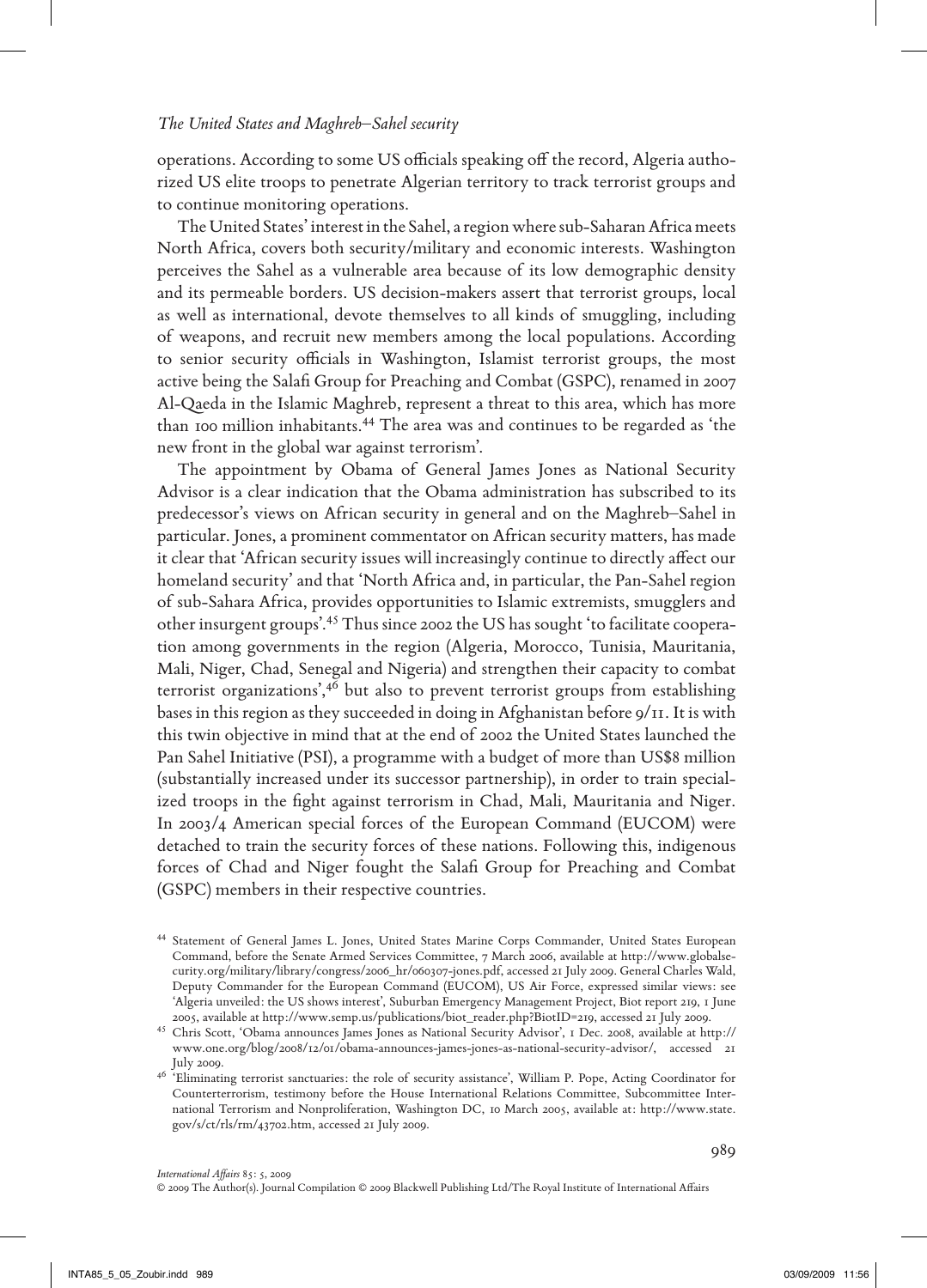US decision-makers believe that the PSI program, completed in early 2004, was a real success; a follow-up was implemented under the title of the Trans-Sahara Counterterrorism Initiative or Partnership (TSCTI or TSCTP), which in effect replaced PSI, with the objective of reinforcing local capacities to fight terrorism in the area, and consolidating and institutionalizing cooperation between the security forces across the region. TSCTI officially started in June 2005 with Exercise Flintlock 2005, which was repeated two years later as Flintlock 2007. In November 2008 14 nations participated in Flintlock 2009, 'developed as a joint multinational exercise to improve information sharing at the operational and tactical levels across the Saharan region while fostering increased collaboration and coordination'.<sup>47</sup> The mission is now for US special forces to provide training for their counterparts in seven Saharan countries, teaching military tactics, and to prevent alleged terrorists from setting up sanctuaries in that region.

During his speech at a conference on terrorism held in Algiers in February 2005, co-sponsored by the United States, the African Union and the Africa Center for Strategic Studies, the US ambassador-at-large for counterterrorism, Henry Crumpton, declared:

We envision a multi-faceted, multi-year strategy aimed at defeating terrorist organizations by helping to strengthen regional counterterrorism capabilities, by enhancing and institutionalizing cooperation between your security forces and ours and *most* importantly, by promoting economic development, good governance, education, liberal institutions and democracy. Through broad policy success we discredit terrorist ideology and deny them the recruits they need, while providing these erstwhile recruits opportunity and hope. $48$ 

Citing Al-Qaeda's presence in the Maghreb–Sahel region, the United States has intensified its own activities in this zone. Thus, on 6 February 2007, Bush declared that the US would create a new military command for Africa, known as Africa Command or AFRICOM. On 1 October 2007 AFRICOM gained the status of a sub-unified command under the European Command; it was scheduled to be fully operational as a separate unified command no later than 1 October 2008. AFRICOM is headed by a four-star African American general, William E. 'Kip' Ward. As one expert on US military activities in Africa, Daniel Volman, has observed, the United States is 'making [Africa] into another front in its Global War on Terrorism, maintaining and extending access to energy supplies and other strategic raw material, and competing with China and other rising economic powers for control over the continent's resources'.49 According to this view, the United States prefers to avoid direct military involvement and instead to use friendly regimes, preferably those rich in natural resources, to serve as proxies. In Volman's words, 'the hope that the Pentagon can build up African surrogates who

#### 990

#### *International Affairs* 85: 5, 2009

<sup>47</sup> For details, see Maj. Eric Hilliard, 'Multinational exercise sparks change for Africa', American Forces Press

Service, available at http://www.defenselink.mil/news/newsarticle.aspx?id=52031, accessed 21 July 2009. <sup>48</sup> Henry Crumpton, Ambassador-at-Large for Counterterrorism, 'US official praises African Union's counterterrorism efforts', available at http://usinfo.state.gov/af/Archive/2006/Mar/03-70981.html, accessed 31 March 2006. Emphasis in original. <sup>49</sup> Daniel Volman, 'AFRICOM: what is it and what will it do?', *Review of African Political Economy* 34: 114, Dec.

<sup>2007,</sup> pp. 737–44.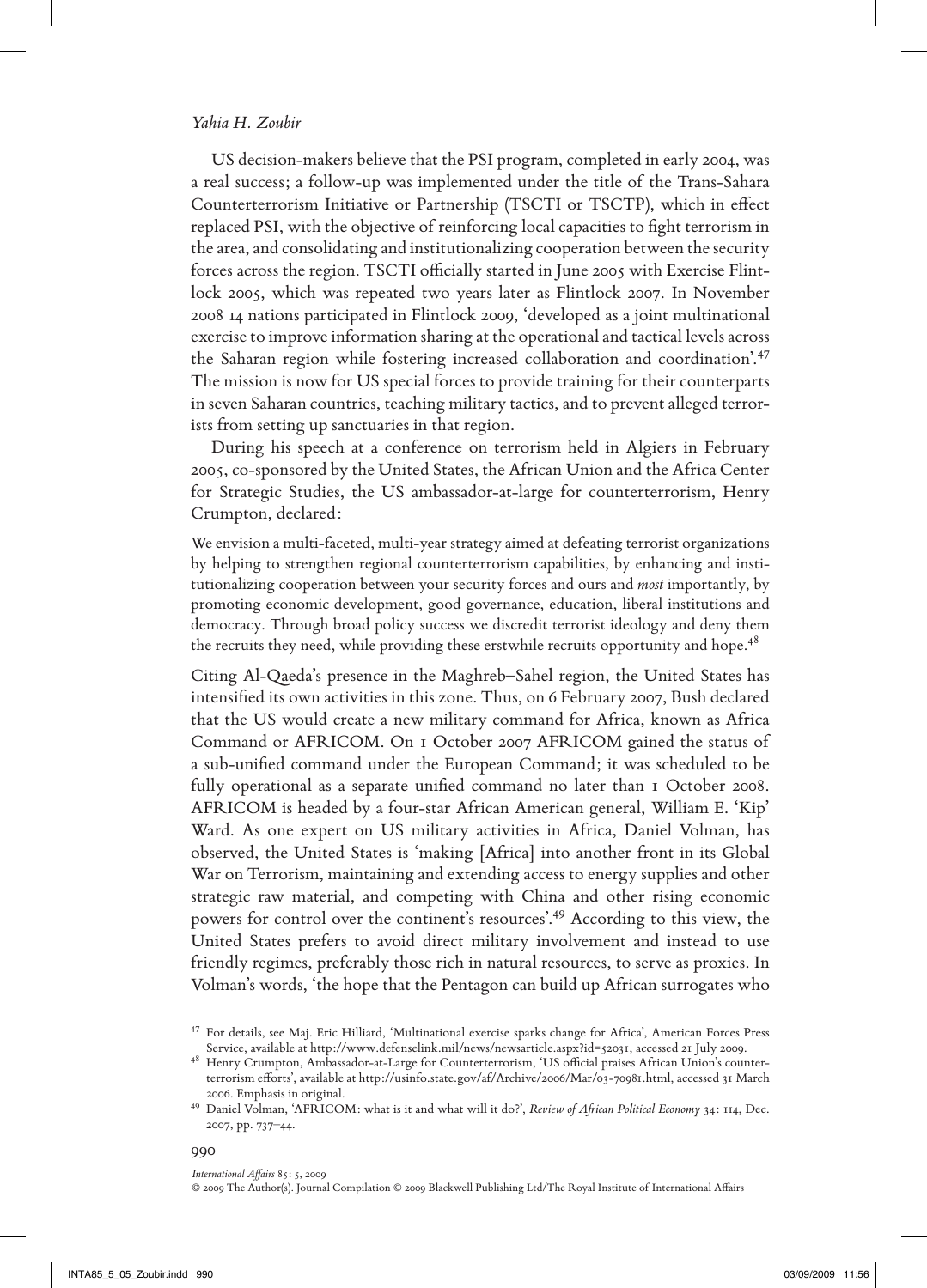can act on behalf of the United States is precisely why Washington is providing so much security assistance to these regimes and why it would like to provide even more in the future'.<sup>50</sup> In order to achieve its objectives, which also include counteracting China's growing regional presence, Washington has devised, in addition to the military sales programmes, numerous other instruments. In addition to the joint military exercises (Flintlock 2005 and 2007) and the TSCTP, one can cite the International Military Education and Training Program, the African Coastal and Border Security Program, the Excess Defense Articles Program, the Section 1206 Fund (from which both Algeria and Morocco have received funds), and the Joint Task Force Aztec Silence ( JTFAS), which gathers intelligence using a squadron of US Navy P-3 'Orion' aircraft.

However, despite all these efforts, the United States has failed to find a country to host AFRICOM, mostly because of the local regimes' fear of a backlash from their populations, opposed to US policies across the Arab world. While waiting to find a host, the US has opted in the meantime for 'a distributed command' that aims to be 'networked' in different countries in various African regions. This was confirmed by General Ward during his visits to Morocco (and Tunisia) in late May 2008: 'US Africa Command is intended to provide African nations and regional organizations with an integrated Defense Department coordination point to help address their security and developmental needs. At present, three different US regional military headquarters maintain relationships with countries in Africa.'<sup>51</sup> This being said, it appears that Morocco did in fact offer to host AFRICOM, but the United States refused because Morocco proposed that in exchange the United States imposes the autonomy plan in the Western Sahara.<sup>52</sup>

Undoubtedly, the Maghreb–Sahel region is slowly moving towards the US's security ambitions for it, although Russia still plays an important role as an arms supplier and the US still does not have military bases there (though see below).<sup>53</sup> However, this position is not without serious consequences, for, as some analysts have noted, wherever there is a US military presence, jihadists emerge. For instance, Tunisia, which was spared from jihadist attacks after the assault on tourists in Djerba in 2002, witnessed further Islamist attacks in December 2006 and January 2007.54 It is precisely during that period that Salafist groups proclaimed the birth of Al-Qaeda in the Islamic Maghreb (AQIM) with the aim of regrouping fighters from across the Maghreb–Sahel region. Furthermore, there is now considerable

 $50$  Volman, 'AFRICOM'.<br> $51$  US Army General William E. 'Kip' Ward, Commander of United States Africa Command (AFRICOM), visited

Rabat, Morocco, on 28–29 May, 2008: http://rabat.usembassy.gov/, accessed 5 June 2008. <sup>52</sup> 'Maroc, sous la plage … les pavés', Réseau d'information et de documentation (RITIMO), April 2009, available at http://www.ritimo.org/dossiers\_pays/afrique/maroc/maroc\_geopolitique.html, accessed 21 July 2009. <sup>53</sup> Military cooperation and bonding between US and Maghrebi troops is an ongoing occurrence. This is a totally

new phenomenon with respect to Algeria. For cooperation in the desert between Algerian and US soldiers, see Robert D. Kaplan, *Hog pilots, blue water grunts: the American military in the air, at sea, and on the ground* (New York: Random House, 2007). 54 'Tunisia says intercepted gunmen were Islamists', Reuters, 12 Jan. 2007, http://www.reuters.com/article/world-

News/idUSL1291143920070112, accessed 21 July 2009; see also Dominic Moran, 'Tunisian clashes a warning', International Relations and Security Network, 15 Jan. 2007, available at http://www.isn.ethz.ch/isn/Current-Affairs/Security-Watch/Detail/?ots591=4888CAA0-B3DB-1461-98B9-E20E7B9C13D4&lng=en&id=52796, accessed 21 July 2009.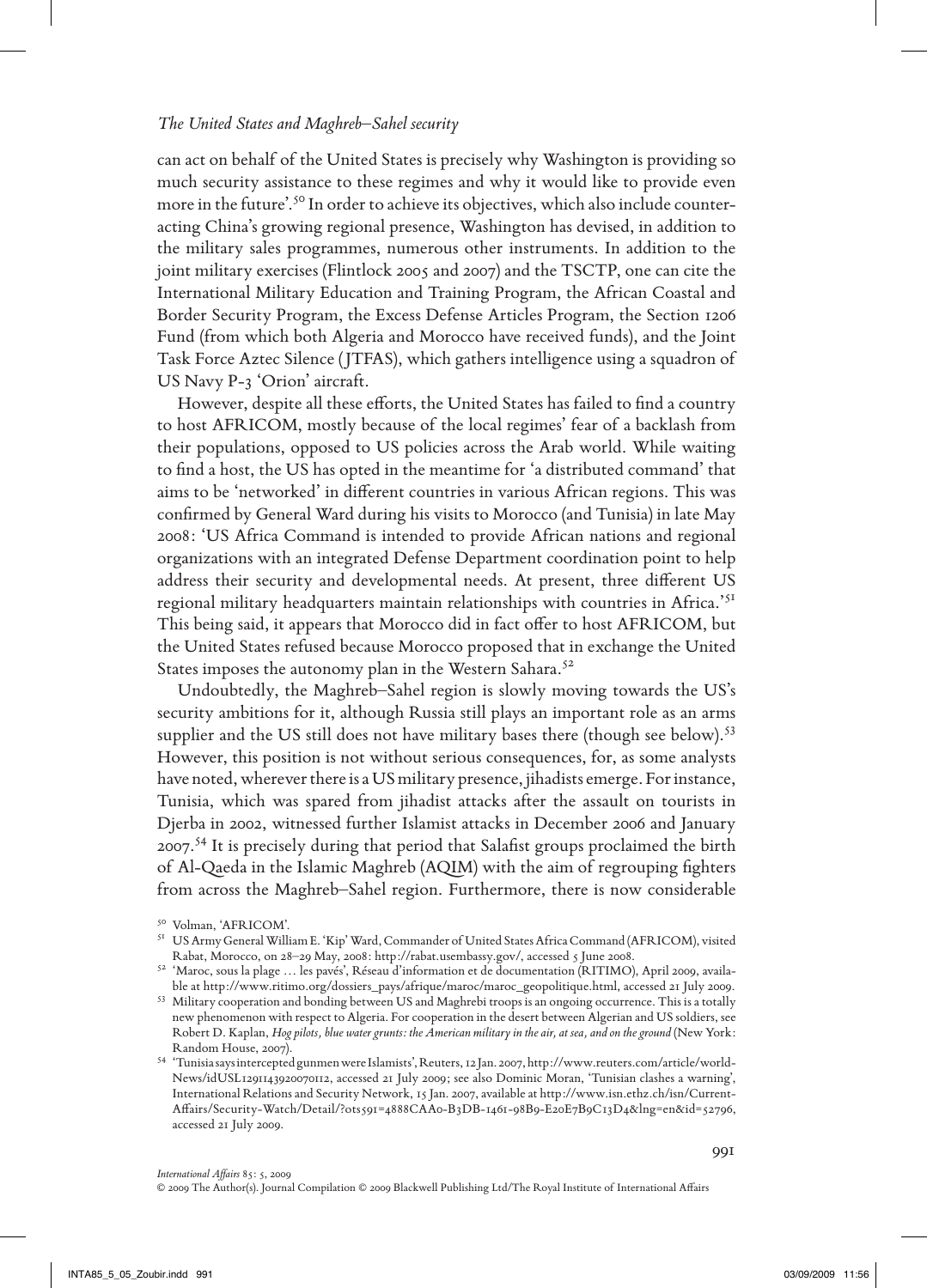debate as to the real nature of the jihadist threat in the Maghreb–Sahel zone. While no one disputes the fact that this region boasts all kinds of trafficking (in drugs, small arms, cigarettes, food products, people), terrorism has hitherto been only a small part of the blend. Some critics argue not only that the US presence in the region is a destabilizing factor but that the US has 'fabricated' or greatly exaggerated the terrorist threat in order to maintain its presence—now to be institutionalized through AFRICOM—and achieve its goals of controlling the region's hydrocarbon resources and warding off China's advance in mineral-rich Africa. According to this view, the United States connived with the Algerian intelligence services to fabricate the Al-Qaeda threat in the Sahara.<sup>55</sup> While these assertions are hard to prove, it is clear that there is a great deal more security cooperation between the United States and the authoritarian regimes of the region than was formerly the case; according to US officials, this is 'the new front in the global fight against terrorism', an analysis that provides the rationale for the various programmes and instruments mentioned above.

The Pentagon has sought to obtain access to bases in Mali and Algeria, to conclude agreements to refuel its planes in Senegal and Uganda, and to initiate programmes of military assistance and training. If successful, the establishment of transit bases in the Maghreb and the Sahel region would permit intervention all over the African continent and secure control over 'the arc of instability' presumed to stretch from Afghanistan to the Gulf of Guinea, passing through the world's main oilfields. The question of US bases in the Algerian desert—to combat Islamist groups affiliated to AQIM—has been puzzling, since both sides deny their existence,<sup>56</sup>despite evidence to the contrary.<sup>57</sup> A close analysis of US military objectives in the region, however, demonstrates that the US military does not require permanent bases as in the past, or that those bases be identified as American bases. What is important is that US troops can utilize transit bases whenever the need arises.<sup>58</sup> Hence, in March 2004, P-3 'Orion' aircraft from the squadron of the US Navy based in Sigonella, Sicily, were reported to be operating from the southern Algerian base at Tamanrasset to monitor and gather intelligence on the movements of Algerian Salafist guerrillas working in Chad. This intelligence was then used to inform Chadian troops fighting the guerrillas.

<sup>&</sup>lt;sup>55</sup> Jeremy Keenan, 'Waging war on terror: the implication of America's "new imperialism" for Saharan peoples', *Journal of North African Studies* 10: 3–4 (Fall–Winter 2005), pp. 610–38; Jeremy Keenan, 'Security and insecurity in North Africa', *Review of African Political Economy* 33: 108, June 2006, pp. 269–96; see also 'L'Expert marocain Mohamed Drif à *El Khabar*, "Washington utilise Al-Qaïda comme un épouvantail pour implanter Africom au

<sup>&</sup>lt;sup>56</sup> Ghada Hamrouche, 'M. Mohammed Bedjaoui l'a affirmé hier "Pas de bases militaires étrangères sur le sol algérien"', *La Tribune* (Algiers), 4 March 2007. Former US Ambassador to Algeria Robert Redford declared that the US had not asked Algeria for a US military base there: see Fayçal Oukaci, '"Washington n'a pas demandé

à établir une base militaire en Algérie"', *L'Expression* (Algiers), 5 March 2007, p. 3. <sup>57</sup> Mustafa Barth, 'Sand castles in the Sahara: US military basing in Algeria', *Review of African Political Economy* 30: 98, Dec. 2003, pp. 679–84; Jeremy Keenan, 'Military bases, construction contracts and hydrocarbons in North<br>Africa', Review of African Political Economy 33: 109, Sept. 2006, pp. 601–8.

<sup>&</sup>lt;sup>58</sup> See Anthea Jonathan, 'US eyes North Africa', *Politics*, 10 March 2004, available at http://www.news24.com/ News24/Africa/News/0,2-11-1447\_1496197,00.html, accessed 5 Jan. 2005; Giles Tremlett, 'US sends special forces into North Africa', *Guardian*, 15 March 2004.

*International Affairs* 85: 5, 2009

<sup>© 2009</sup> The Author(s). Journal Compilation © 2009 Blackwell Publishing Ltd/The Royal Institute of International Affairs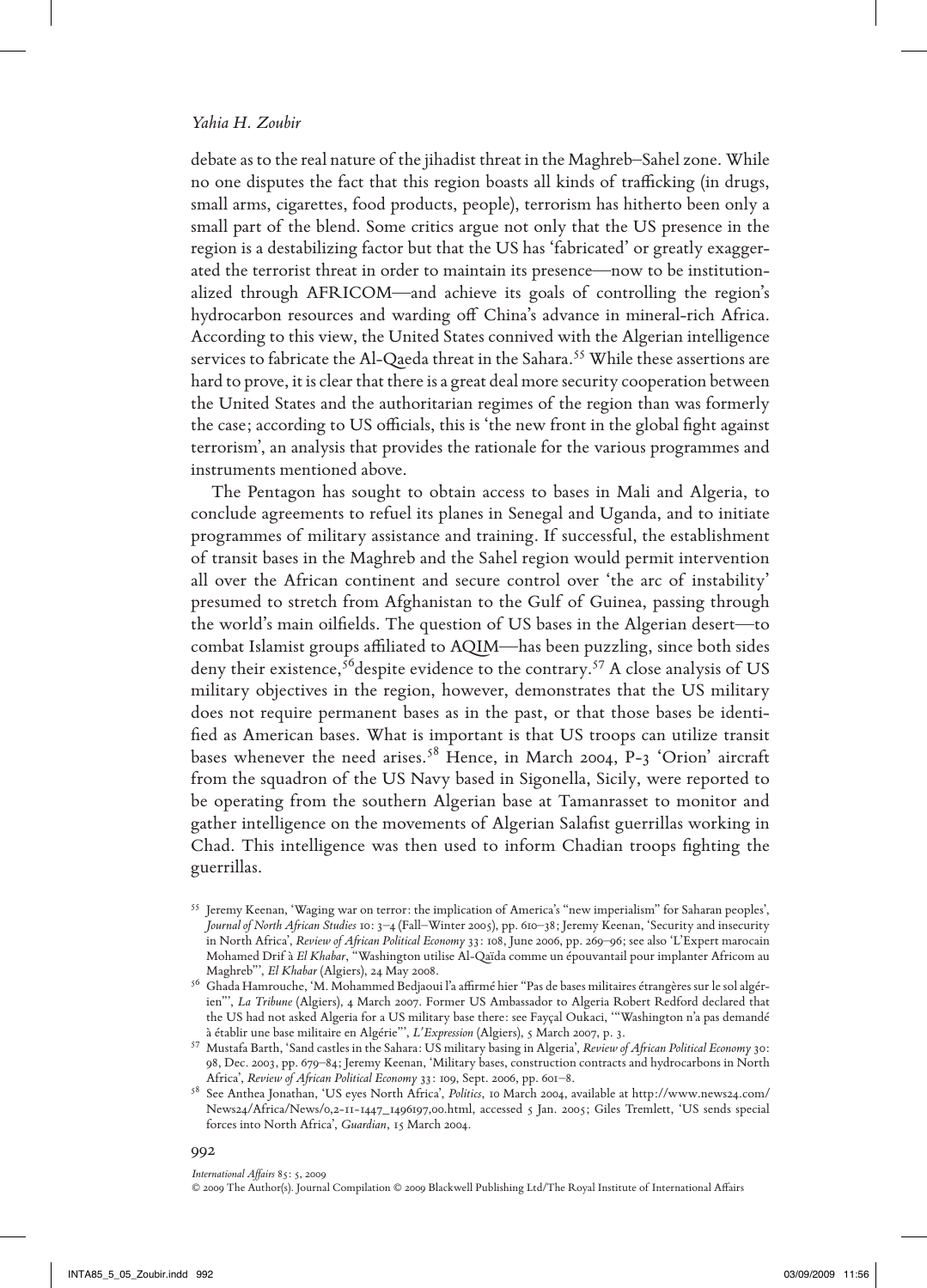In November 2006 the Deputy Assistant Secretary of Defense for International Security, Peter Rodman, corroborated the above analysis during a visit to Algiers: 'The United States does not want military bases in Algeria. We wish to increase the capacities of the local forces, not to open bases. We are interested in a strategic and military partnership, the training of officers and security cooperation, joint military exercises, exchange of information, purchase of military equipment, and exchanges between our officers.'59 Off the record, a US State Department official admitted to the author in November 2007 the existence of at least one operational base in southern Algeria, confirming what some analysts had already documented.60 Strictly speaking neither side is being untruthful, since legally the base in Tamanrasset is Algeria's, but the US can use it upon request. What is certain is that Algeria has vowed not to allow the establishment of a permanent base or to host AFRICOM.

Cooperation with Algeria has been one of the most important aspects of US bilateral relations in the region since 9/11. This cooperation is centred on the exchange of information, military cooperation and the monitoring of the transfer of funds. However, Morocco and Tunisia also enjoy a significant level of US security assistance. Morocco benefits from State Department programmes such as the ATA (Anti-Terrorism Assistance) and the TIP (Terrorist Interdiction Program). As early as 2004 the United States granted US\$6.5 million to Morocco to train troops in the fight against terrorism. The TIP was reinforced in 2005 to help Moroccans in the areas of security and protection of ports, airports and terrestrial and porous borders. By fiscal year 2007 the programme's budget had trebled, reaching US\$12 million.<sup>61</sup>

In recent years, the United States and Libya have developed military and security cooperation. The two countries have cooperated in the 'global war on terror' and counterterrorism activities since September 2001, but the most remarkable evolution concerns military cooperation. This began in earnest after the US rescinded Libya's designation as a state sponsor of terrorism in June 2006. Although not publicized, this development resulted in the signing at the Pentagon in January 2009 of a historic pact on defence cooperation. The non-binding accord means that the two countries now have military-to-military relations and collaborate in such areas as peacekeeping, maritime security and counterterrorism. The agreement has encouraged both sides to discuss the sale of military equipment. At this stage, the Libyans are primarily interested in Humvees. Libyan military personnel will be sent to the US under the International Military Education and Training programme which is usually only granted to allied and friendly states. Today, the US is calling for closer military ties with Libya. This is undoubtedly a remarkable development as far as US–Libya relations are concerned. However, it does not bode well for democracy promotion in the region since one of the

*International Affairs* 85: 5, 2009

<sup>59</sup> Fayçal Oukaci, 'Washington disposé à armer l'ANP', *L'Expression*, 11 Nov. 2006, p. 2. See also Carmen Gentile, 'US eyes Algeria as key partner in war on terror', ISN Security Watch, 15 Dec. 2006, available at http://www.

isn.ethz.ch/news/sw/details.cfm?id=17052, accessed 18 Dec. 2006.<br>
<sup>60</sup> Barth, 'Sand castles in the Sahara'; Keenan, 'Military bases'.<br>
<sup>61</sup> See http://www.whitehouse.gov/omb/expectmore/summary.10001110.2005.html, accessed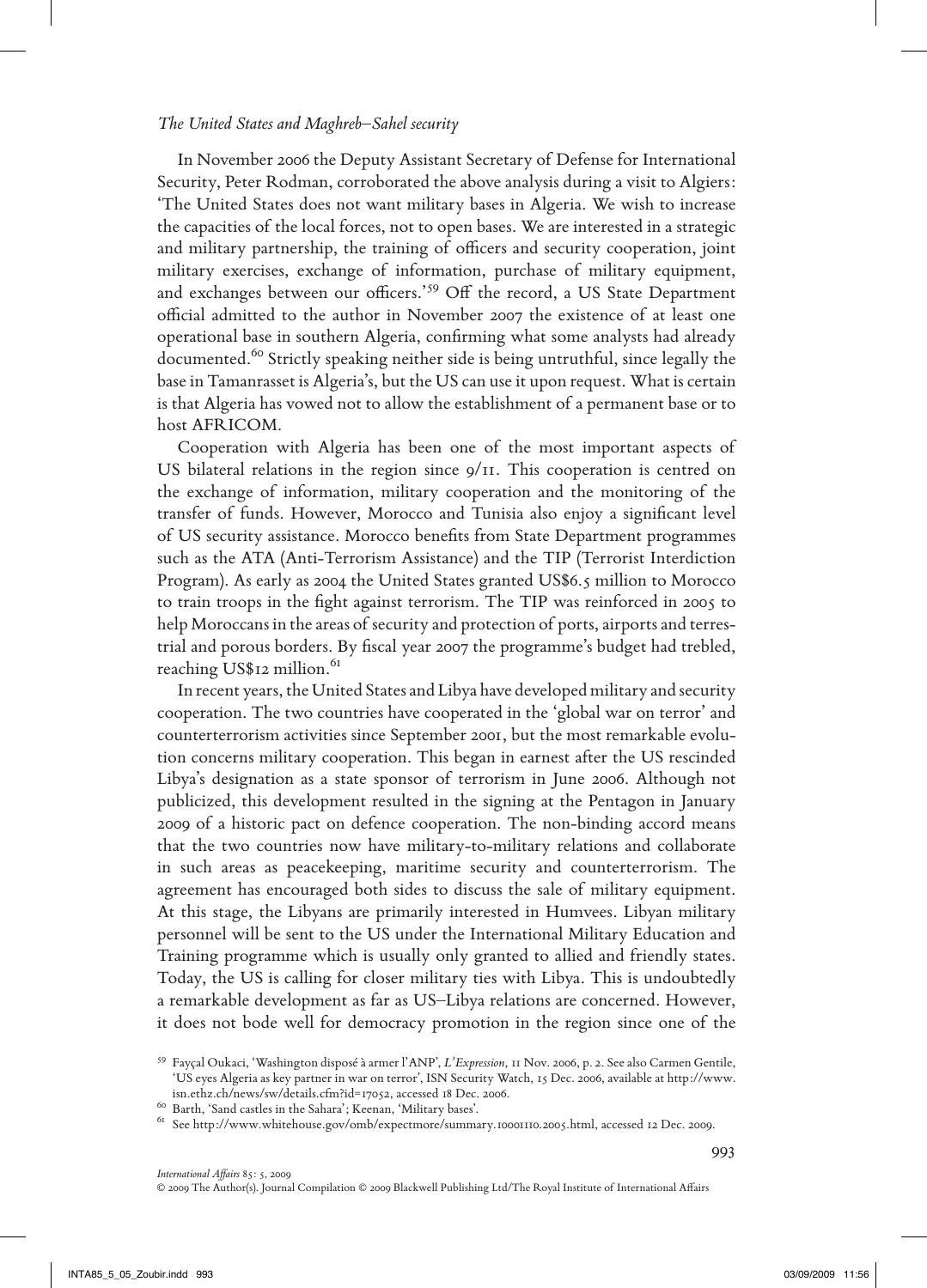most authoritarian regimes has been rehabilitated without having to concede on political liberalization.<sup>62</sup>

The major question, of course, is: putting military activities aside, what is the preventive outcome that schemes such as the PSI or the TSCTI are supposed to ensure? What can special forces do against poverty, disease, corruption, lack of education, antidemocratic rule and rulers, and extremism in this impoverished region? One can only concur with the analysis contained in the 2005 International Crisis Group (ICG) report, which argues that a heavy-handed US military response to the emergence of small Islamic terrorist groups in the Sahel could prove counterproductive and might even invigorate the rise of Islamic militancy in this poor and remote region of West Africa. The ICG asserts convincingly that 'the Sahel is not a hotbed of terrorist activity [but] an area in which weak states constitute attractive targets for terrorist or criminal organizations'.<sup>63</sup> In this context, it is undeniable that resorting to military means alone is likely to yield counterproductive results. In order to counterbalance this, the US Agency for International Development has launched educational initiatives, while the State Department has also introduced a programme for airport security, and the Department of Treasury has intervened to tighten up money-handling controls in the region.<sup>64</sup>

The US administration has drawn some conclusions from its experience in Afghanistan and Iraq, where American soldiers face violent opposition from the local populations. US officials under the Obama administration have carried on Bush's policy in Africa: instead of mobilizing a heavy US military presence in particular areas of intervention, the new programme consists of dispatching special forces to countries such as Mali and Mauritania to train their soldiers and supply them with pickup trucks, radios and global positioning system equipment. According to General Jones, no US forces have been committed to combat in Africa. US deployment has primarily consisted of training and advisory teams. The hope, of course, is that American influence will be effective without being conspicuous. David Pearce, US ambassador to Algeria, has confirmed this policy. In June 2009 he insisted that, should the governments in the region solicit the United States, Washington would be willing to provide them with the necessary assistance in the fight against terrorism: 'It's a huge, difficult region to control without regional cooperation.<sup>'65</sup>

Thus one should not expect much change regarding AFRICOM and US security policy in the Maghreb–Sahel region under the new administration in Washington. President Barack Obama is convinced that the policy put in place

#### 994

*International Affairs* 85: 5, 2009

 $62$  On US–Libyan military cooperation, see 'United States, Libya sign historic pact on military cooperation, http://www.defenddemocracy.org/index.php?option=com\_content&task=view&id11784842&Itemid=348, accessed 13 Aug. 2009; 'US wants greater military cooperation with Libya: Feltman', AFP, 26 July 2009, http://

news.yahoo.com/s/afp/2009072/pl\_afp/libyausqaedamilitary, accessed 13 Aug. 2009. <sup>63</sup> ICG, *Islamist terrorism in the Sahel: fact or fiction?*, report 92, 31 March 2005, available at: http://www.crisisgroup. org/home/index.cfm?l=1&id=3347, accessed 5 April 2005. <sup>64</sup> Donna Miles, 'New counter-terrorism initiative to focus on Saharan Africa war on terror'*, American Forces Press* 

*Service*, 1 June 2005. <sup>65</sup> Cited in Djamel Bouatta, 'Plusieurs fois reporté, le sommet de la sécurité au Sahel maintenu', *Liberté* (Algiers),

<sup>2</sup> June 2009.

<sup>© 2009</sup> The Author(s). Journal Compilation © 2009 Blackwell Publishing Ltd/The Royal Institute of International Affairs